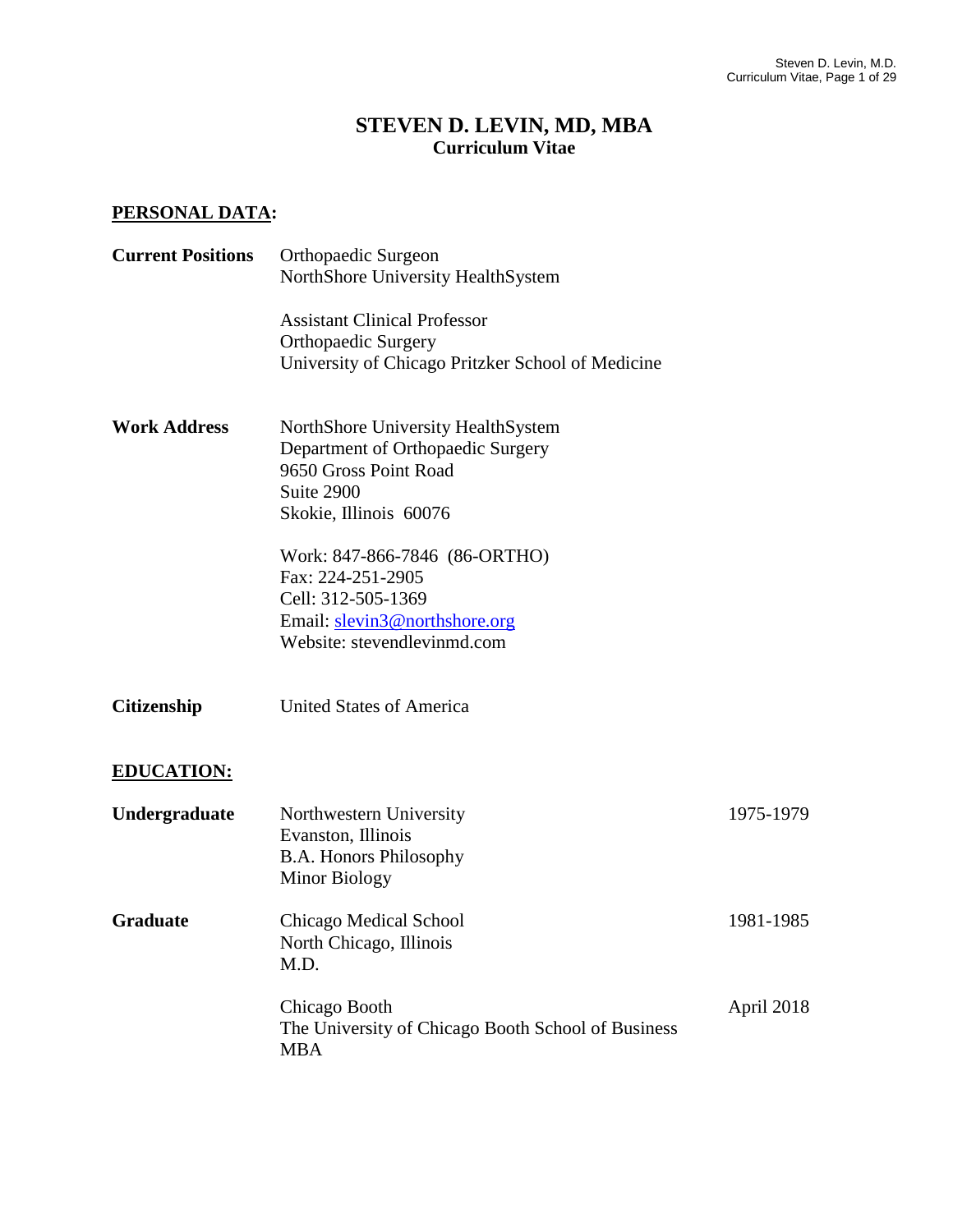## **POST-GRADUATE EDUCATION:**

| Internship                  | Michael Reese Hospital/University of Chicago<br>Chicago, Illinois<br>General Surgery post-graduate year I                                                                            | 1985-1986 |
|-----------------------------|--------------------------------------------------------------------------------------------------------------------------------------------------------------------------------------|-----------|
|                             | St. Luke's/Roosevelt Hospital<br>New York City, New York<br>General Surgery post-graduate year II                                                                                    | 1986-1987 |
|                             | Clinical Fellowship Orthopaedic Surgery and Trauma<br><b>Catholic Medical Center</b><br>Queens, New York                                                                             | 1987-1988 |
|                             | <b>Orthopaedic Research / Trauma Fellowship</b><br>Orthopaedic Surgery and Trauma<br><b>Boston University Medical Center</b><br><b>Boston City Hospital</b><br>Boston, Massachusetts | 1988-1989 |
| <b>Residency</b>            | State University of New York at Buffalo<br>Buffalo, New York<br><b>Orthopaedic Surgery Residency</b>                                                                                 | 1989-1993 |
| Fellowship                  | Orthopaedic Sports Medicine Fellowship,<br>Jack C. Hughston, MD<br>Fellowship in Shoulder Surgery,<br>George M. McCluskey, III, MD<br>The Hughston Clinic, P.C.<br>Columbus, Georgia | 1993-1994 |
| <b>Additional Education</b> | American Orthopaedic Association<br>Northwestern University<br>Kellogg School of Management<br>Leadership Program<br>Evanston, Illinois                                              | 2003      |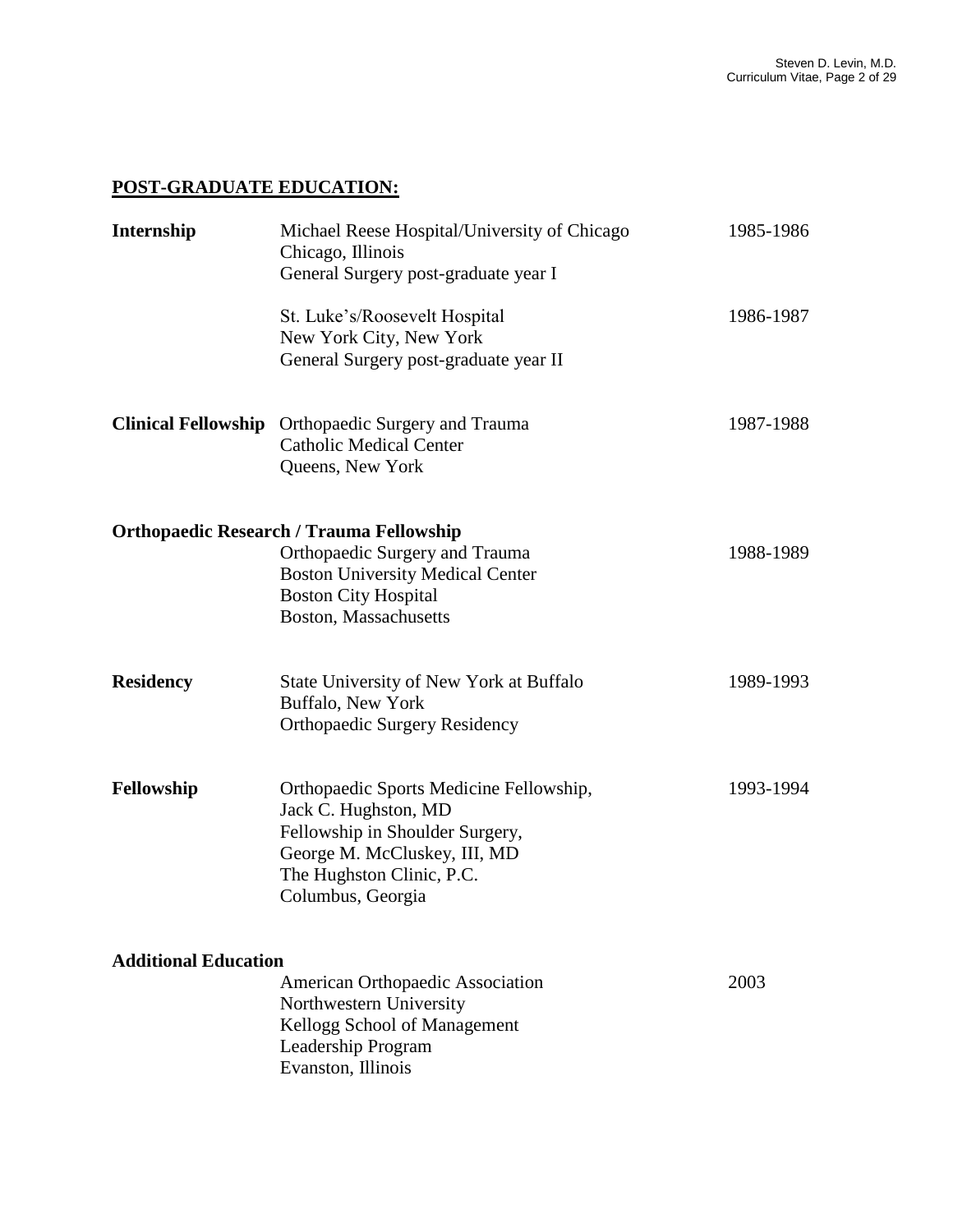|                              | Kellogg Management Institute Certificate<br>Northwestern University<br>Kellogg School of Management<br>Evanston, Illinois | 2004             |
|------------------------------|---------------------------------------------------------------------------------------------------------------------------|------------------|
|                              | <b>Executive MBA</b><br>The University of Chicago Booth School of Business<br>Chicago, Illinois                           | March 2018       |
| <b>MEDICAL LICENSURE</b>     |                                                                                                                           |                  |
|                              | New York                                                                                                                  | 1986             |
|                              | Massachusetts                                                                                                             | 1987             |
|                              | Georgia                                                                                                                   | 1993             |
|                              | Illinois                                                                                                                  | 1985,            |
|                              |                                                                                                                           | 1994-current     |
| <b>CERTIFICATION</b>         |                                                                                                                           |                  |
|                              | <b>NBME</b> Part I                                                                                                        | 1985             |
|                              | <b>NBME Part II</b>                                                                                                       | 1986             |
|                              | American Board of Orthopaedic Surgery (ABOS)                                                                              |                  |
|                              | Part I written                                                                                                            | 1993             |
|                              | Part II oral                                                                                                              | 1996             |
|                              | <b>ABOS Board Certified</b>                                                                                               | 1996             |
|                              | ABOS re-certified                                                                                                         | 2006             |
|                              | valid through December 31, 2016                                                                                           |                  |
|                              | ABOS re-certified                                                                                                         | 2017             |
|                              | valid through December 31, 2026                                                                                           |                  |
|                              | Sub-specialty certification Orthopaedic Sports Medicine<br>valid through December 31, 2026                                | 2014             |
|                              | Certified Level 2 Immediate Care in Rugby<br><b>Accredited Medic</b>                                                      | <b>July 2015</b> |
| <b>ACADEMIC APPOINTMENTS</b> |                                                                                                                           |                  |
|                              | Instructor Gross Anatomy                                                                                                  | 1082             |

| <b>Instructor, Gross Anatomy</b>                   | 1982      |
|----------------------------------------------------|-----------|
| Chicago Medical School                             |           |
| North Chicago, Illinois                            |           |
| Assistant Clinical Instructor, Orthopaedic Surgery | 1988-1989 |
| <b>Boston University Medical Center</b>            |           |
| Boston, Massachusetts                              |           |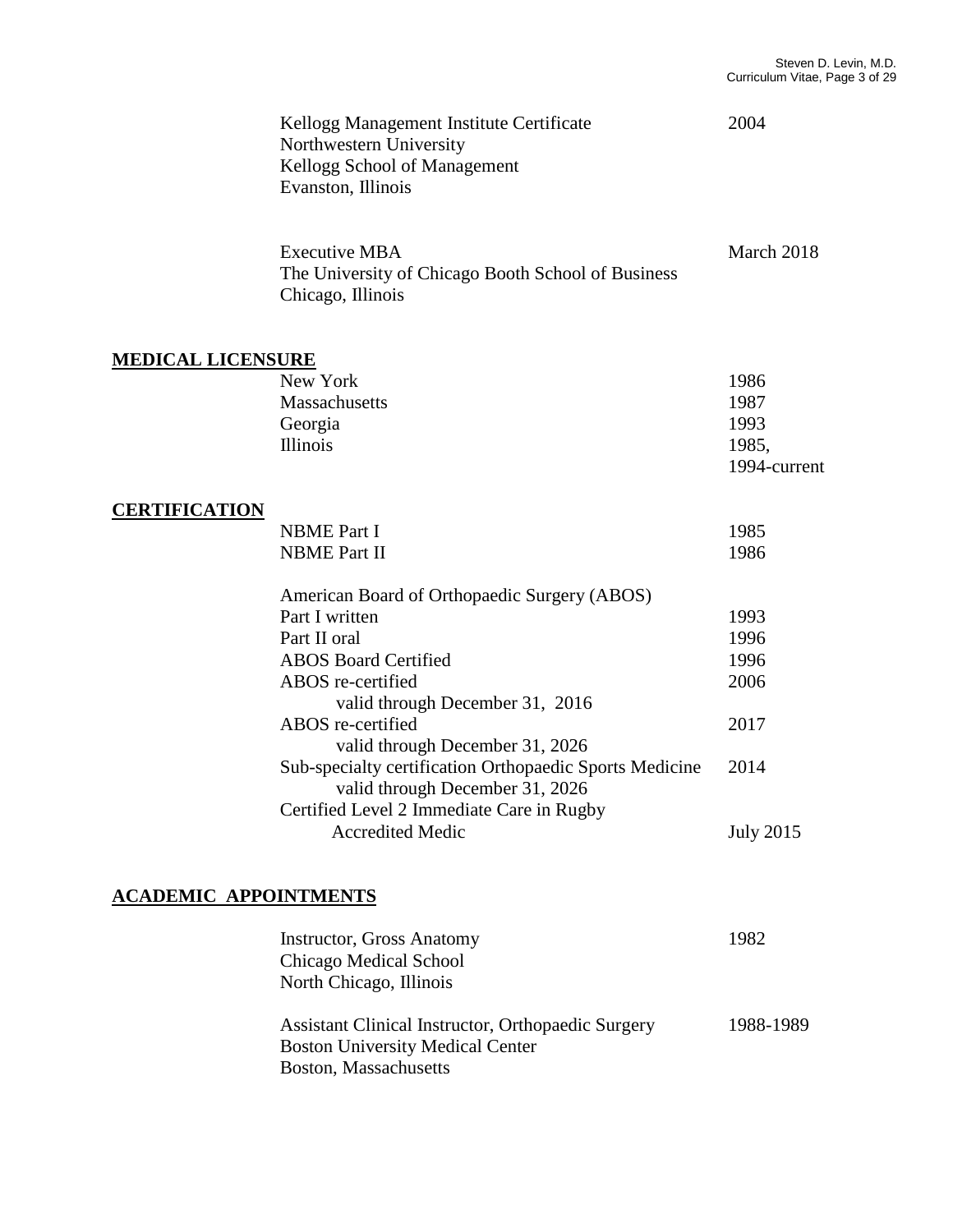| Assistant Clinical Instructor, Orthopaedic Surgery<br>State University of New York at Buffalo | 1989-1993    |
|-----------------------------------------------------------------------------------------------|--------------|
| Buffalo, New York                                                                             |              |
| <b>Assistant Clinical Instructor</b>                                                          | 1993-1994    |
| <b>Orthopaedic Sports Medicine</b>                                                            |              |
| <b>Tulane University Medical School</b>                                                       |              |
| New Orleans, Louisiana                                                                        |              |
| <b>Assistant Professor Orthopaedic Surgery</b>                                                | 2002-2009    |
| Feinberg School of Medicine                                                                   |              |
| Northwestern University                                                                       |              |
| Evanston, Illinois                                                                            |              |
| <b>Assistant Clinical Professor Orthopaedic Surgery</b>                                       | 2009-present |
| University of Chicago Pritzker School of Medicine                                             |              |
| Chicago, Illinois                                                                             |              |
|                                                                                               |              |

## **HOSPITAL STAFF APPOINTMENTS**

| Chief resident                                      |           |
|-----------------------------------------------------|-----------|
| Buffalo Children's Hospital, Buffalo, New York      | 1992      |
| Chief resident                                      | 1993      |
| Erie Count Medical Center, Buffalo, New York        |           |
| Chief resident                                      | 1993      |
| Buffalo General Hospital, Buffalo, New York         |           |
| Chief resident                                      | 1993      |
| Veterans Administration Hospital, Buffalo, New York |           |
| Fellow Sports Medicine/Shoulder Surgery             | 1993-1994 |
| Hughston Clinic, Columbus, Georgia                  |           |
| <b>Alexian Brothers Medical Center</b>              | 1994-2002 |
| Elk Grove, Illinois                                 |           |
| <b>St. Alexius Medical Center</b>                   | 1994-2002 |
| Hoffman Estates, Illinois                           |           |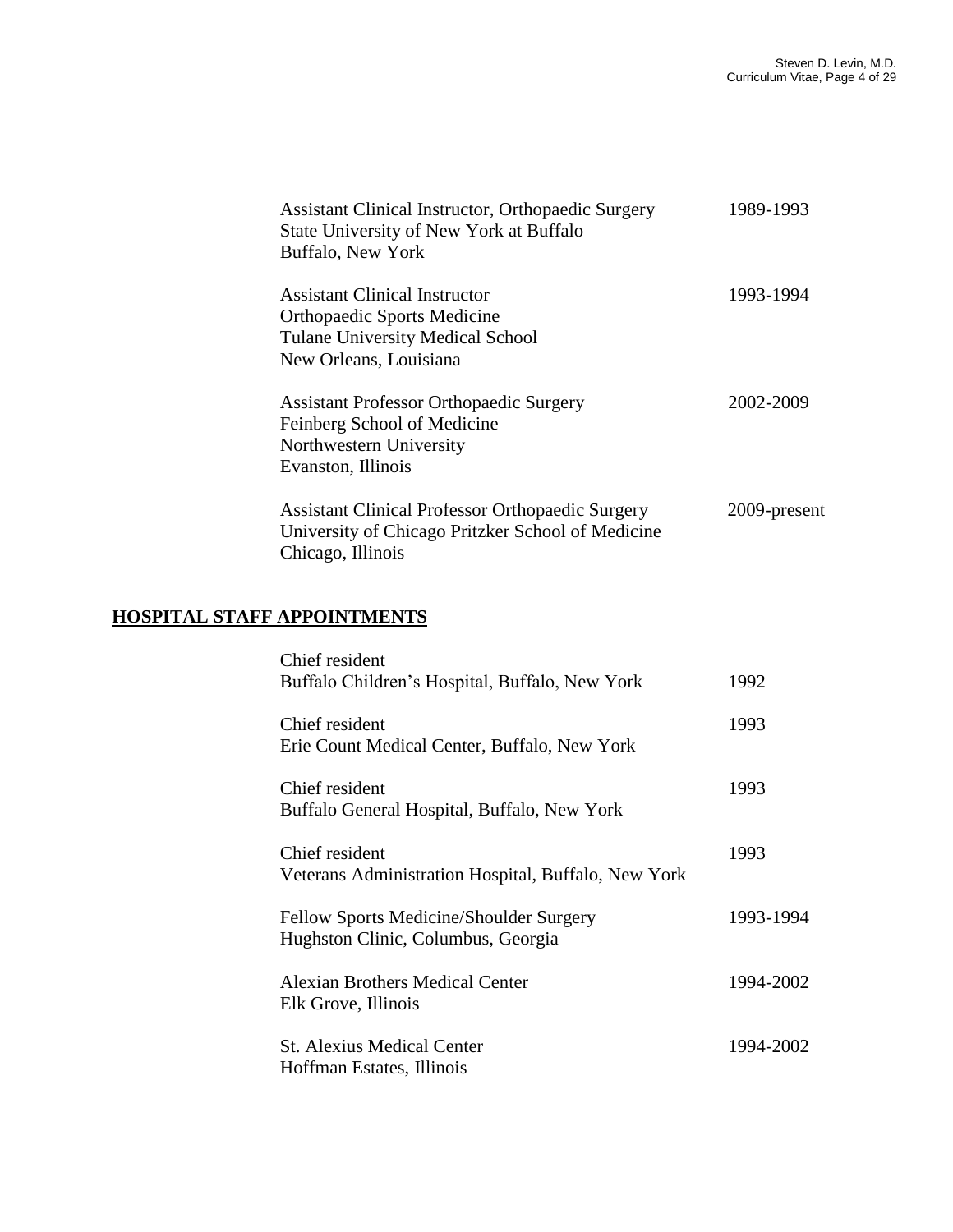| <b>Golf Surgical Center</b><br>Park Ridge, Illinois                                  | 1999-2002    |
|--------------------------------------------------------------------------------------|--------------|
| NorthShore University HealthSystem<br><b>Evanston Hospital</b><br>Evanston, Illinois | 2002-present |
| Glenbrook Hospital<br>Glenview, Illinois                                             |              |
| <b>Highland Park Hospital</b><br>Highland Park, Illinois                             |              |
| Skokie Hospital<br>Skokie, Illinois                                                  |              |
| <b>River North Sameday Surgery Center</b><br>Chicago, Illinois                       | 2007-present |

## **ADMINISTRATIVE APPOINTMENTS**

| Division Head, Sports Medicine          | 2002-2005 |
|-----------------------------------------|-----------|
| <b>Evanston Northwestern Healthcare</b> |           |

### **COMMITTEE SERVICE**:

#### **UNIVERSITY ORGANIZATIONS**

**Resident Selection Committee 2004-2007**  Northwestern University Feinberg School of Medicine Department of Orthopaedic Surgery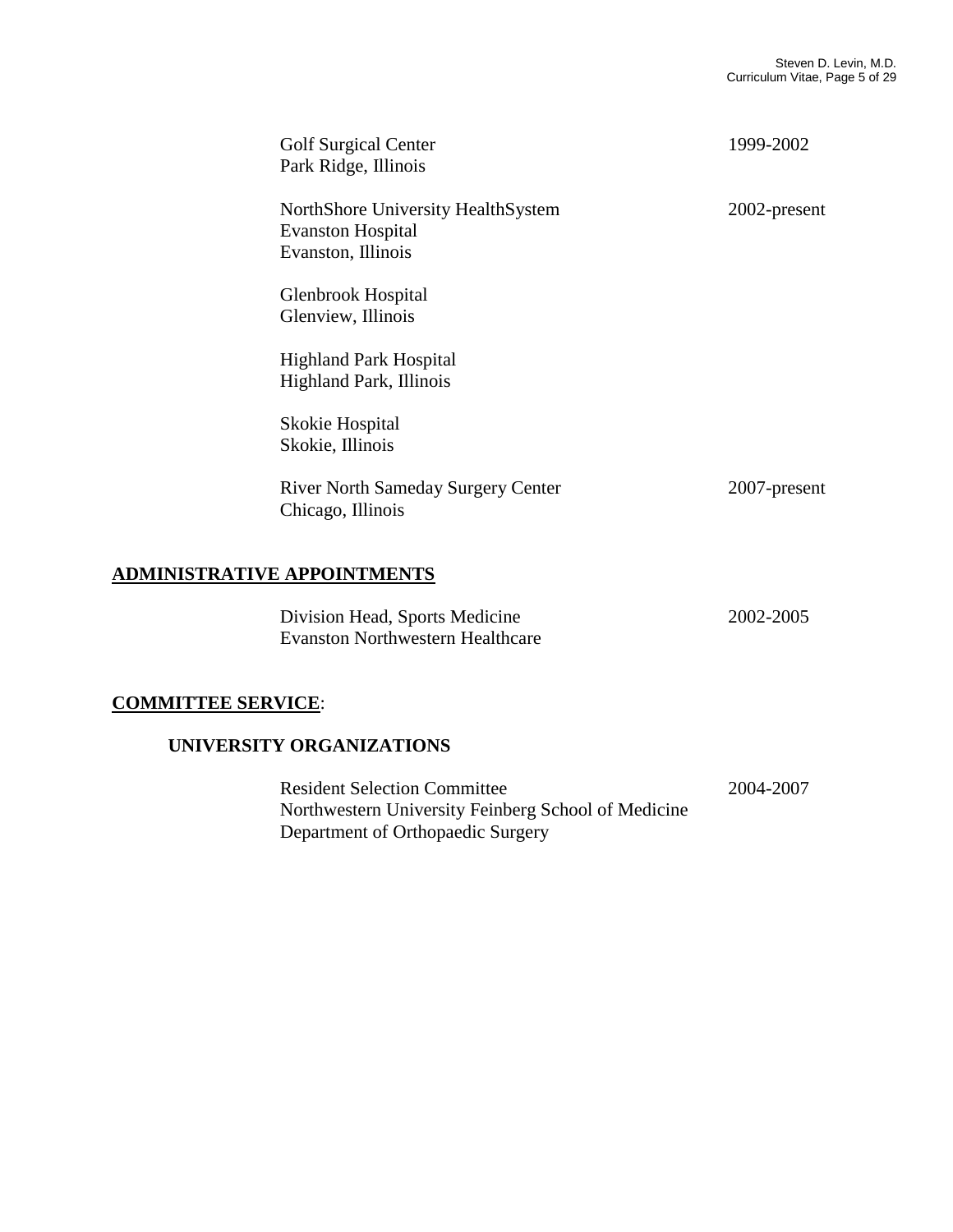## **HOSPITAL ORGANIZATIONS**

| <b>Business Committee</b><br>Evanston Northwestern Healthcare                                                          | 2003      |
|------------------------------------------------------------------------------------------------------------------------|-----------|
| Chairman, Orthopaedic Surgery Division<br>Performance Improvement Committee<br><b>Evanston Northwestern Healthcare</b> | 2004-2006 |
| Department of Orthopaedic Surgery<br><b>Chairman Search Committee</b><br><b>Evanston Northwestern Healthcare</b>       | 2004-2006 |

#### **PROFESSIONAL ORGANIZATIONS**

| Arthroscopy Association of North America<br><b>Research Committee</b> | 2007      |
|-----------------------------------------------------------------------|-----------|
| <b>AOSSM</b><br>Self-Assessment Committee Reviewer                    | 2018-2019 |
| <b>Self-Assessment Committee Question Writer</b>                      | 2019-2021 |

## **AWARDS, HONORS, AND DISTINCTIONS**

| Dean's List, Northwestern University                | 1975-1979  |
|-----------------------------------------------------|------------|
| Levin SD, Terry GC.                                 | 1993       |
| <b>DePuy Sports Medicine Research Grant</b>         |            |
| Columbus, Georgia                                   |            |
| <b>Resident's Award Scholarship</b>                 | 1996       |
| <b>Associate Master Instructors</b>                 |            |
| <b>Arthroscopy Association of North America</b>     |            |
| Rosemont, Illinois                                  |            |
| James K. Stack, M.D. Teaching Award                 | 2007       |
| Teacher of the Year                                 |            |
| Northwestern University Feinberg School of Medicine |            |
| Department of Orthopaedic Surgery                   |            |
| Chicago, Illinois                                   |            |
| <b>Consumer's Research Council of America</b>       | 2008, 2011 |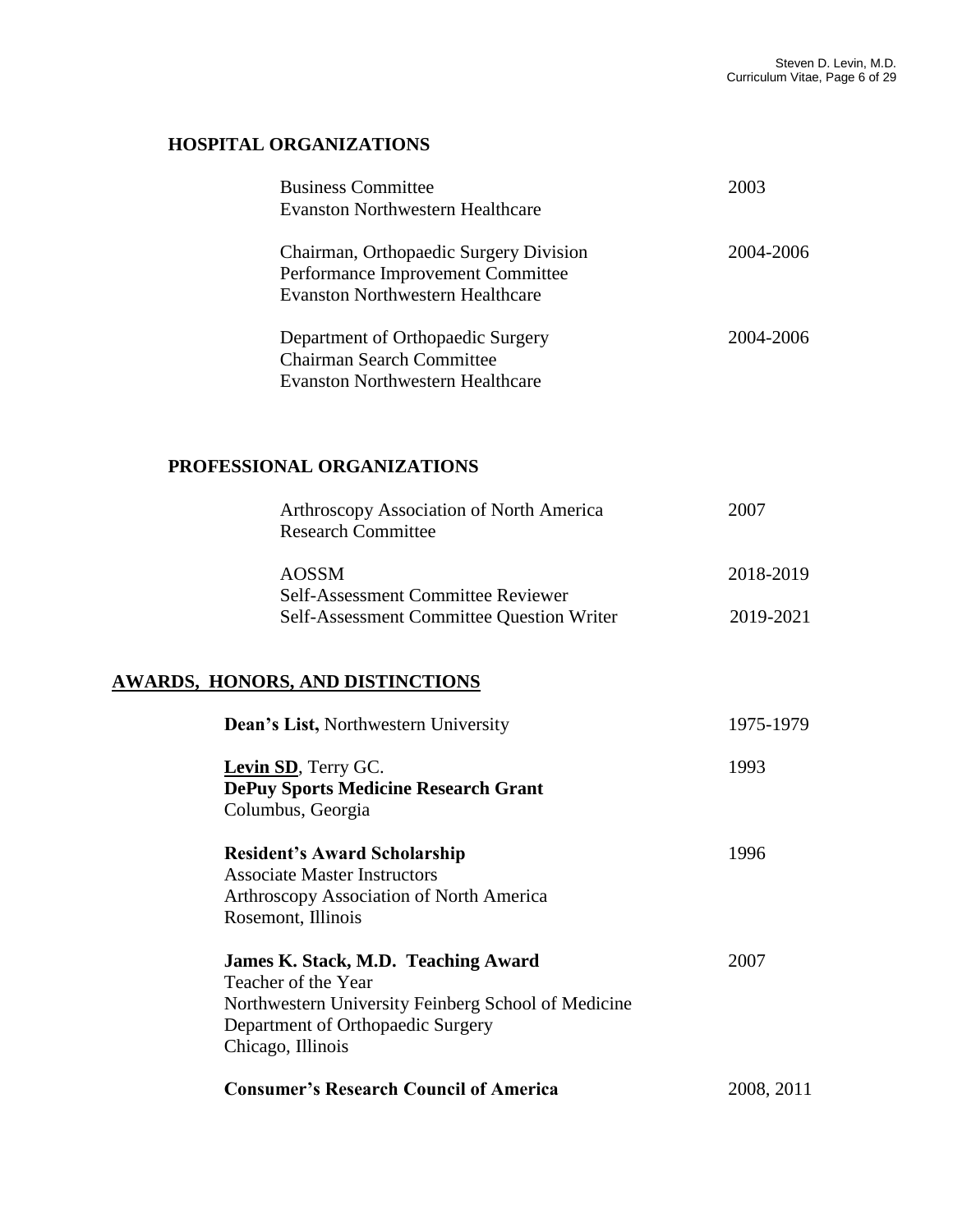**America's Top Orthopaedists** Sports Medicine Shoulder and Knee Surgery

| <b>Best Doctors of America</b>                                   | 2007, 2008 |
|------------------------------------------------------------------|------------|
| <b>Charles S. Neer, II, MD Award</b>                             |            |
| American Shoulder and Elbow Surgeons Open Meeting                | 2012       |
| San Francisco, California                                        |            |
| Cerebral Oxygenation in the Beach Chair Position:                |            |
| The Effect of General Anesthesia Compared to Regional Anesthesia |            |

#### **PROFESSIONAL SOCIETY MEMBERSHIPS**

American Academy of Orthopaedic Surgeons – Fellow American Heart Association – Advanced Cardiac Life Support American Orthopaedic Society for Sports Medicine Arthroscopy Association of North America American Shoulder and Elbow Society - Candidate Member Hughston Sports Medicine Society – Active Member Chicago Medical Society Illinois State Medical Society Illinois Association of Orthopaedic Surgeons United States Handball Association

### **EDUCATIONAL PRESENTATIONS**

Levin SD, Wasilewski S & Yablon IG, First Annual Problem Fractures and New Frontiers in Orthopaedic Surgery, Department of Orthopaedic Surgery, Boston, Massachusetts, October, 1998.

**Levin SD**, Colucci MA, Gillespie R, Brody AS & Asirwatham JS, Correlation of Magnetic Resonance Imaging with Histopathology in Direct Blunt Trauma to the Canine Femoral Condyle: An Anterior Cruciate Ligament Tear -Assimilated Model

- A. The American Orthopaedic Association 26th Annual Resident's Conference, Seattle, Washington. March 17-20, 1993
- B. American Academy of Orthopaedic Surgeons 61st Annual Meeting, New Orleans, Louisiana. February 1994
- C. Resident's and Fellow's Arthroscopy Conference, Scottsdale, Arizona. January 1993

**McCluskey GM III** & Levin SD, Shoulder Prosthetic Replacement for Primary Osteoarthritis Section on Orthopaedic and Traumatic Surgery, Southern Medical Association's 88th Annual Scientific Assembly, Orlando, Florida, November 1994.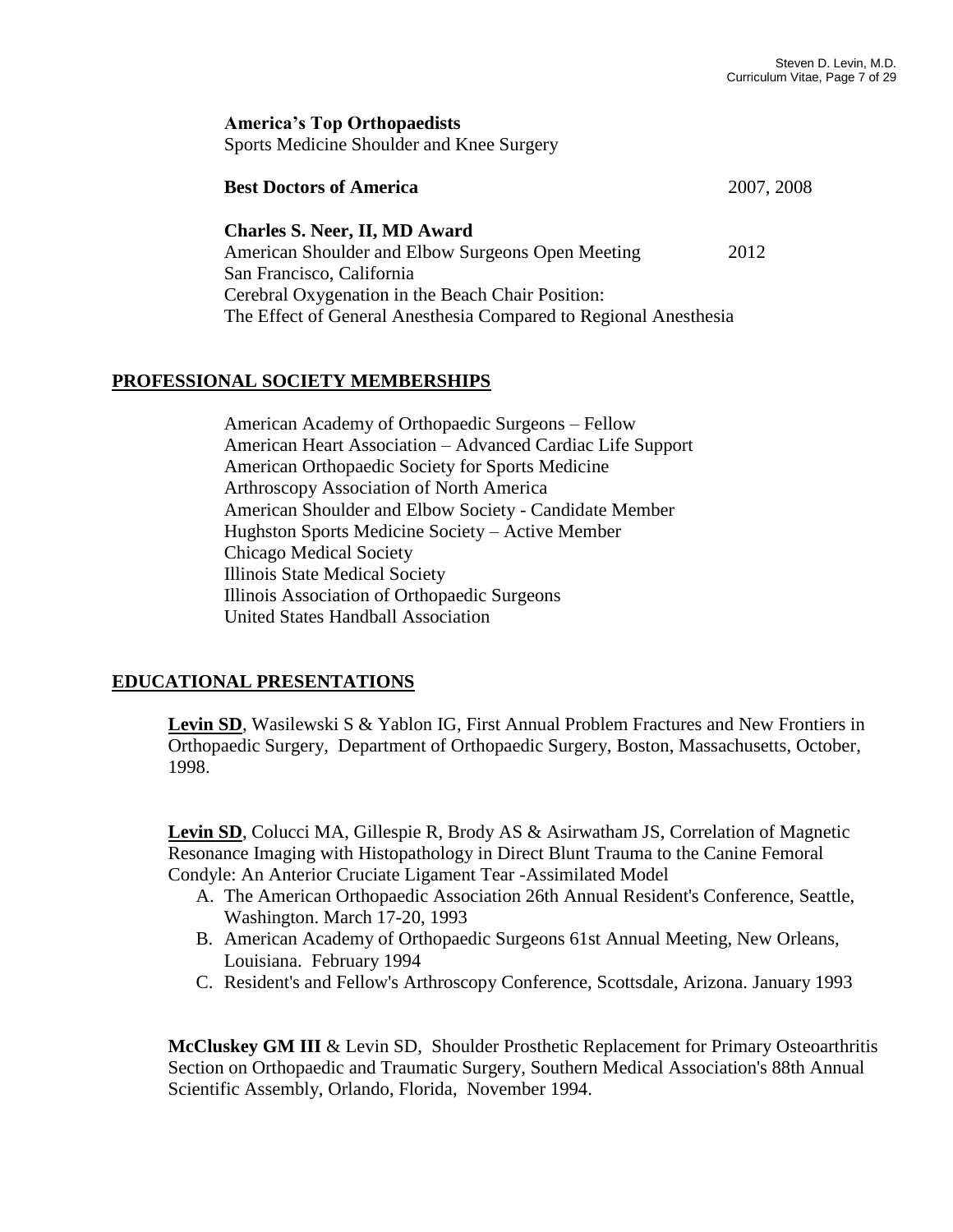McCluskey III GM, & **Levin SD,** Prosthetic Replacement for Degenerative Lesions of the Shoulder, Hughston Sports Medicine Scientific Day, Hughston Sports Medicine Clinic, Columbus, Georgia, June 1994.

Levin SD, **Makhsous M**, Zhang LQ, Lin F, Hogfors C, Nuber GW, Passive Restraining Forces by the Glenohumeral Capsuloligaments, International Shoulder Group Meeting, Newcastle, England, August 2000.

**Levin SD**, A Retrospective Review of ACL and Meniscal Allograft Transplantation in the Early Degenerative Knee.

- A. Allografts in Orthopaedic Surgery, The Illinois Orthopaedic Society Meeting, Champaign, Illinois. April 6, 2001.
- B. The Hughston Society Annual Scientific Meeting, Columbus, Georgia. June 6-9, 2001.

Levin SD, Zhang LQ, Makhsous M, Lin AF, Koh JL, **Nuber GW,** Biomechanical Analysis of Partial Rotator Cuff Tear and its Surgical Repair, American Shoulder and Elbow Society Closed Meeting, Denver, Colorado, October 2001.

**Levin SD**, Allograft ACL/Meniscus Transplantation in Patients with Prior Meniscectomy, ACL Deficiency, and Early Degenerative Arthritis [E-Poster]. International Society for Arthroscopy, Knee Surgery, and Orthopaedic Sports Medicine Meeting, Auckland, New Zealand. March 2003.

**Flores S**, Zhang LQ, Levin SD, Nuber G, Biomechanical Analysis of Partial Thickness Rotator Cuff Tears, American Academy of Orthopaedic Surgeons Annual Meeting, San Diego, California, February 2007.

**Khan N**, Levin SD, Domont ZB, Wu YN, Ren Y, Zhang, LQ. Biomechanical Effects of Arthroscopic Portal Placement Through the Subscapularis Tendon. Northwestern University Feinberg School of Medicine, Department of Orthopaedic Surgery, Senior Thesis Day Paper. May 2009.

Levin SD, **Wellman D**, Zhang LQ. Biomechanical Analysis of Soft Tissue and Bony Biceps Tenodesis in Relation to the Native Biceps Tendon in a Cadaver Model. Northwestern University Feinberg School of Medicine, Department of Orthopaedic Surgery, Senior Thesis Day Paper. May 2010.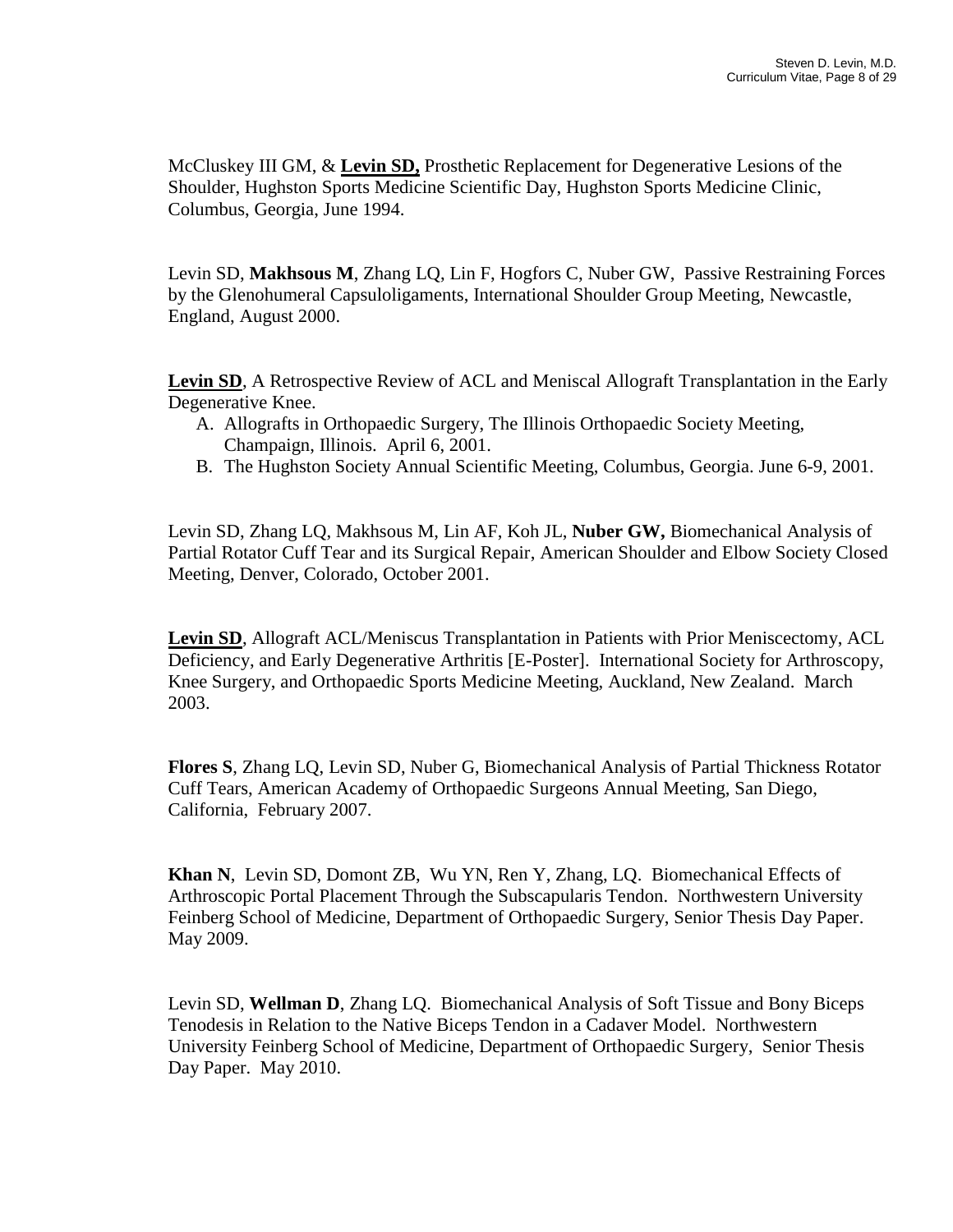**Koh JL,** Levin SD, Chehab EL, Murphy GS, Cerebral Oxygenation in the Beach Chair Position: The Effect of General Anesthesia Compared to Regional Anesthesia, Winner of the **Charles S. Neer, II, MD Award** in recognition of outstanding research in the field of Shoulder and Elbow Surgery, American Shoulder and Elbow Society Open Meeting Specialty Day, San Francisco, California, February 2012.

Koh, JL, **Levin SD**, Chehab EL, Murphy GS, Cerebral Oxygenation in the Beach Chair Position: A Prospective Study on the Effect of General Anesthesia Compared to Regional Anesthesia and Sedation, 8<sup>th</sup> Biennial AAOS/ASES Shoulder and Elbow: Current Techniques and Controversies, Boca Raton, Florida, May 2012.

**Bergin, M** & Levin SD, Repair of Large and Massive Rotator Cuff Tears with Allograft Augmentation: Early Outcome and Algorithm for Treatment, OREF/ORS Midwest Region Resident Research Symposium, June 2012.

**Levin, SD.** Treating Common Shoulder Injuries. Faculty Member/Lecturer. 2016 Illinois Athletic Trainers Association State Meeting and Clinical Symposium. November 13, 2016 Lisle, Illinois.

**Levin, SD.** Common Shoulder Ailments. Joint Care for an Active Lifestyle. Chicago Botanical Gardens. June 9, 2018.

**Levin, SD,** Athletico University Lecture, Current Concepts in ACL Surgery, October 17, 2018.

**Levin, SD,** University of Chicago Orthopaedic Surgery Grand Rounds Lecture, Current Concepts in ACL Surgery, September 3, 2019.

**Levin, SD**, NorthShore University HealthSystem Physical Therapy Grand Rounds Lecture, Current Concepts in ACL Surgery, September 19, 2019

Levin, SD, NorthShore Orthopaedic & Spine Institute Current Issues in Sports Medicine, Lecture – Traumatic Injuries in Rugby. "Pearls from the Pros" Workshop, Evaluation of Acute Knee Injuries.

**Levin, SD**, University of Chicago Orthopaedic Surgery Grand Rounds Lecture, Traumatic Injuries in Rugby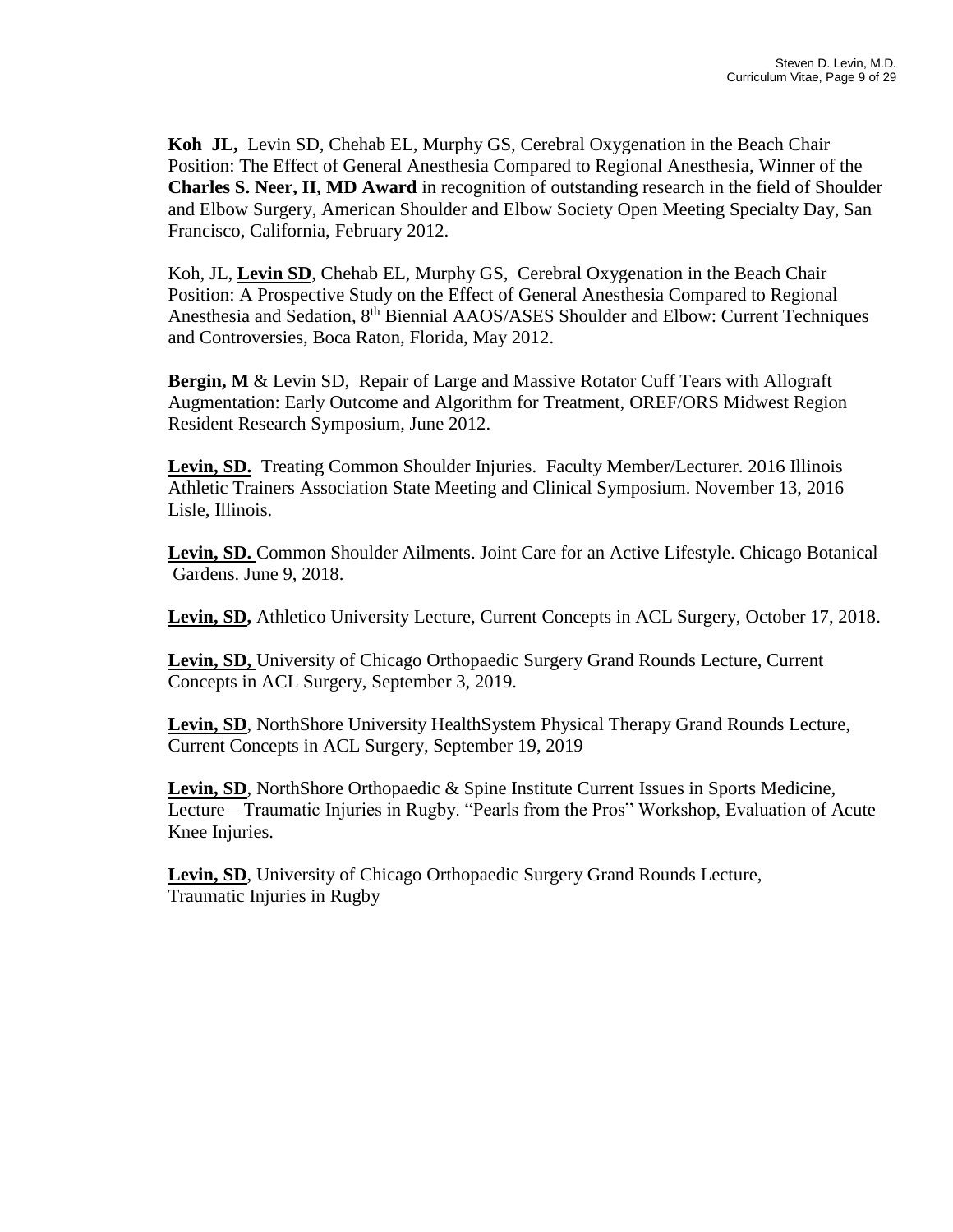# **UNIVERSITY TEACHING EXPERIENCE**

| <b>Orthopaedic Sports Medicine Resident Rotation PGY3</b><br>Northwestern University Feinberg School of Medicine,<br><b>Orthopaedic Surgery Department</b>                                                                                                                                                                                                                                                                                         | 2003-2009       |
|----------------------------------------------------------------------------------------------------------------------------------------------------------------------------------------------------------------------------------------------------------------------------------------------------------------------------------------------------------------------------------------------------------------------------------------------------|-----------------|
| <b>Orthopaedic Surgery Research Resident Supervision</b><br>Northwestern University Feinberg School of Medicine<br><b>Orthopaedic Surgery Department</b>                                                                                                                                                                                                                                                                                           | 2003-2009       |
| Orthopaedic Surgery and Clinical Shadowing<br>Physical Therapists and Medical Students<br>Northwestern University Feinberg School of Medicine                                                                                                                                                                                                                                                                                                      | 2003-2009       |
| <b>Sports Medicine Conference</b><br>Northwestern University Feinberg School of Medicine<br><b>Orthopaedic Surgery Department</b>                                                                                                                                                                                                                                                                                                                  | 2002-2009       |
| Chairman's Conference<br>Northwestern University Feinberg School of Medicine<br><b>Orthopaedic Surgery Department</b>                                                                                                                                                                                                                                                                                                                              | 2002-2009       |
| Created and developed Arthroscopy/MRI Correlations Conference<br>NorthShore University HealthSystem<br>Northwestern University Orthopaedic Surgery Department                                                                                                                                                                                                                                                                                      | 2005-2009       |
| Paper Review: Senior Thesis Day<br>Northwestern University Feinberg School of Medicine<br>Department of Orthopaedic Surgery<br>Saltzman MD, Nuber GW, Gryzlo SM, Marecek GS, Koh JL.<br>Efficacy of Surgical Prep Solutions in Shoulder Surgery.                                                                                                                                                                                                   | <b>May 2008</b> |
| Paper Review: Senior Thesis Day<br>Northwestern University Feinberg School of Medicine<br>Departments of Orthopaedic Surgery, Pathology, Biomedical Engineering<br>Rehabilitation Institute of Chicago<br>NorthShore University HealthSystem<br>Kodali P, Qiu H, Chung E, Yang S, Schwartz D, Hwong J, Ko DH,<br>Ren Y, Laskin W, Zhang LQ, Koh J, Ameer, G. In Vivo Evaluation<br>of a Novel Citric-Acid Based Implant for Osteochondral Defects. | May 2009        |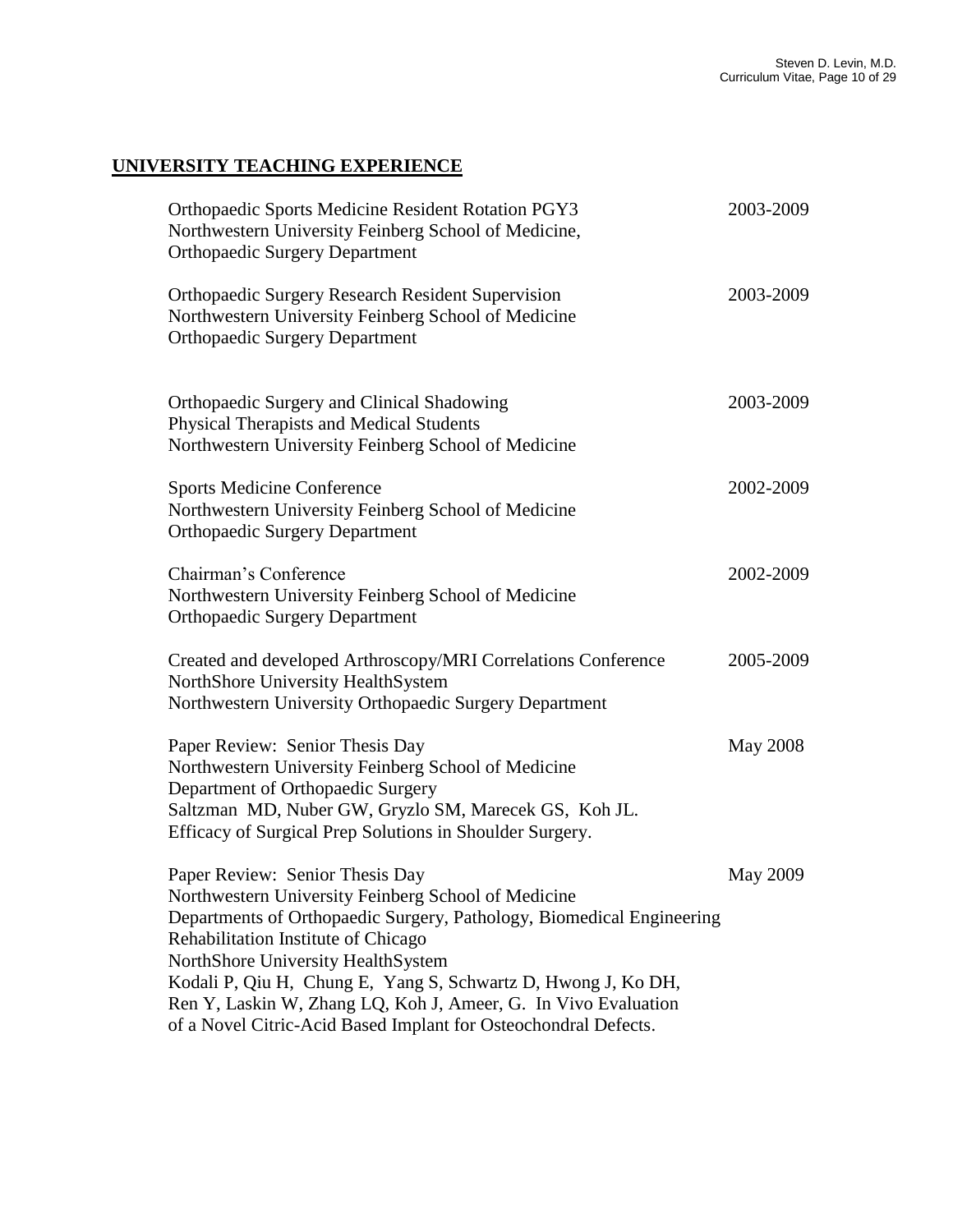| Arthroscopy/MRI Correlations Conference<br>NorthShore University HealthSystem<br>University of Chicago Orthopaedic Department                                                                                                       | 2009-present     |
|-------------------------------------------------------------------------------------------------------------------------------------------------------------------------------------------------------------------------------------|------------------|
| <b>Orthopaedic Sports Medicine Resident Rotation PGY 5</b><br>University of Chicago Pritzker School of Medicine<br><b>Orthopaedic Surgery Department</b>                                                                            | 2009-2013        |
| <b>Orthopaedic Sports Medicine Conference</b><br>University of Chicago Pritzker School of Medicine<br><b>Orthopaedic Surgery Department</b>                                                                                         | 2009-2013        |
| <b>TEACHING EXPERIENCE PROFESSIONAL COURSES</b>                                                                                                                                                                                     |                  |
| Hemiarthroplasty and Total Shoulder Arthroplasty<br>for Fractures and Arthritis of the Shoulder<br>Aspen Total Joint Arthroplasty Course<br>Aspen, Colorado                                                                         | March 1994       |
| <b>Associate Master Instructor</b><br><b>Advanced Shoulder Arthroscopy Course</b><br>Arthroscopy Association of North America<br>Rosemont, Illinois                                                                                 | February 1996    |
| Strategic Approaches to Shoulder Instability,<br>Fractures, and Reconstruction<br>American Academy of Orthopaedic Surgeons<br>Rosemont, Illinois                                                                                    | April 1996       |
| Primary Shoulder Replacement and Shoulder Replacement in Trauma<br>Cuff Arthropathy, and Rehabilitation of the Shoulder<br>Consortium for Osteopathic Graduate Medical Education and Training<br>(COGMET)<br>East Lansing, Michigan | November<br>1996 |
| <b>Meniscal Allograft Transplantation</b><br>American Society of Orthopaedic Physician's Assistants<br>22nd Annual Meeting, Minneapolis, Minnesota                                                                                  | <b>July 1996</b> |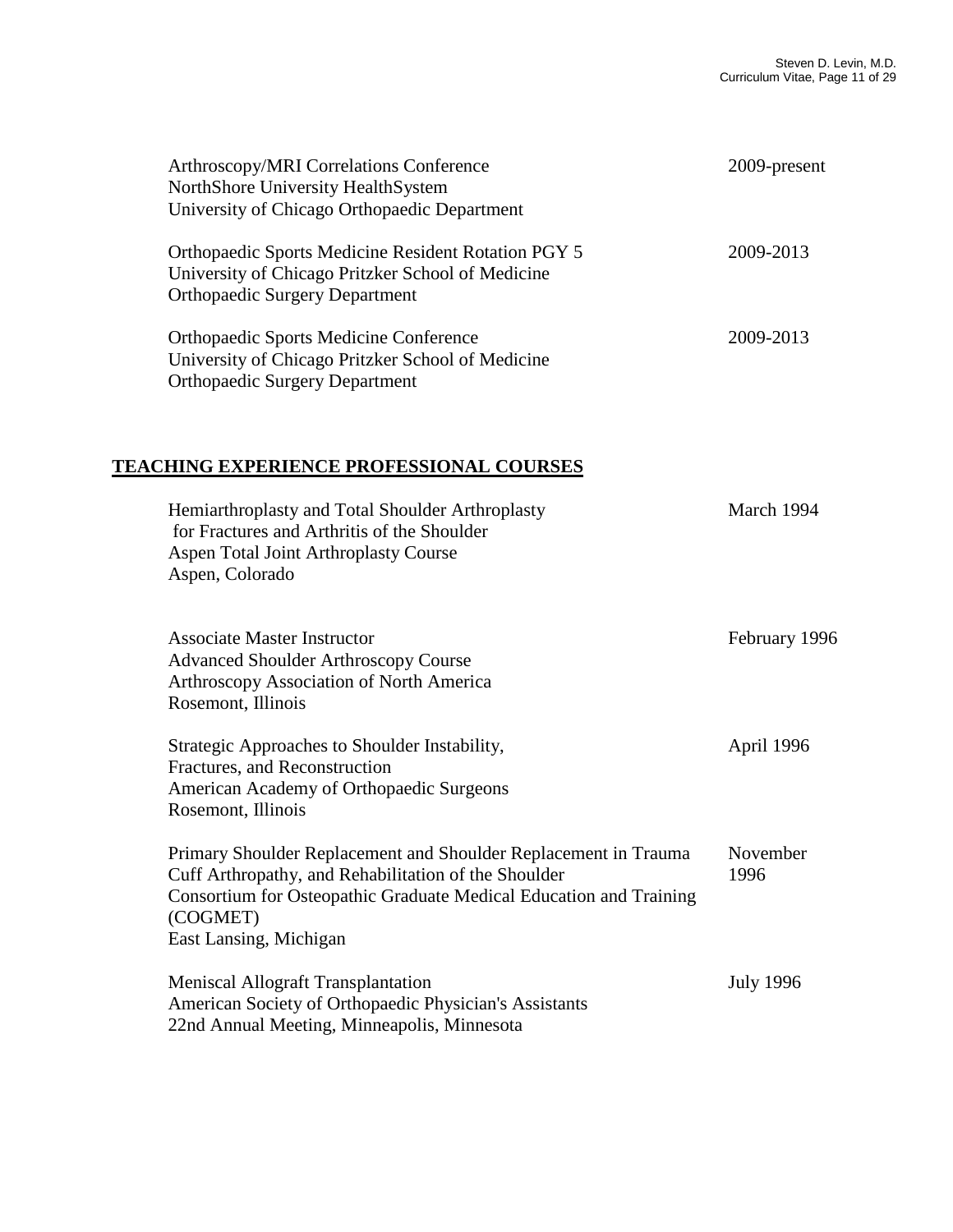| <b>Advanced Shoulder Arthroscopy Course, Faculty</b><br>American Academy of Orthopaedic Surgeons<br>Rosemont, Illinois                                                                                                                                                                           | <b>July 1997</b>             |
|--------------------------------------------------------------------------------------------------------------------------------------------------------------------------------------------------------------------------------------------------------------------------------------------------|------------------------------|
| 6th Annual Total Team Approach to Sports Medicine Seminar<br>Moderator, Healthsouth 2000<br>Poplar Creek, Illinois                                                                                                                                                                               | February 2000                |
| Shoulder Review and Update, Faculty<br><b>Orthopaedic Learning Center</b><br>American Academy of Orthopaedic Surgeons<br>Rosemont, Illinois<br>I. Classification of Proximal Humerus, Clavicle, and Scapula Fractures<br>II. Issues in Shoulder Arthroplasty for Arthritis: Cement vs. Press Fit | November<br>2001             |
| Open and Arthroscopic Shoulder Surgery Course, Lab Instructor<br><b>Orthopaedic Learning Center</b><br>American Academy of Orthopaedic Surgeons, Rosemont, Illinois                                                                                                                              | November<br>2001             |
| Shoulder Review and Update, Faculty<br><b>Orthopaedic Learning Center</b><br>American Academy of Orthopaedic Surgeons<br>Rosemont, Illinois.<br>I. Massive Rotator Cuff Repairs: Techniques and Tendon Transfer.                                                                                 | <b>July 2002</b>             |
| Advanced Arthroscopic and Open Shoulder Surgery Course<br>Lab Instructor<br><b>Orthopaedic Learning Center</b><br>American Academy of Orthopaedic Surgeons<br>Rosemont, Illinois                                                                                                                 | <b>July 2002</b>             |
| Applied Orthopaedic Anatomy of the Knee, Faculty<br>Department of Gross Anatomy<br>Northwestern University Feinberg School of Medicine<br>Chicago, Illinois                                                                                                                                      | <b>Fall Semester</b><br>2003 |
| The Shoulder: Advanced Management Options from<br>Open and Arthroscopic, Faculty<br><b>Orthopaedic Learning Center</b><br>American Academy of Orthopaedic Surgeons,<br>Rosemont, Illinois<br>I. Lecture - Open Rotator Cuff Repairs                                                              | <b>July 2004</b>             |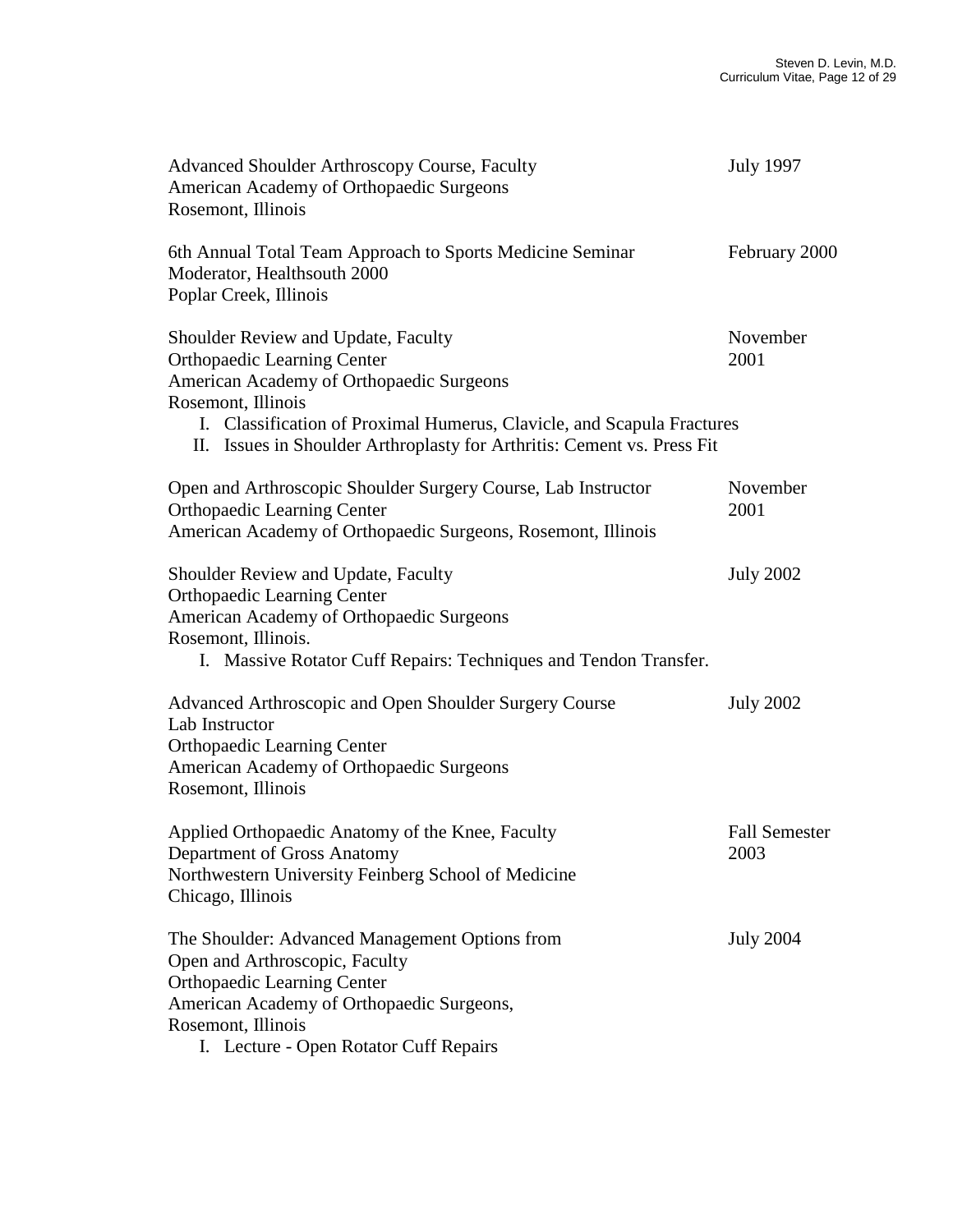| Current Open and Arthroscopic Techniques in<br>Shoulder Surgery, Faculty<br><b>Orthopaedic Learning Center</b><br>American Academy of Orthopaedic Surgeons<br>American Shoulder and Elbow Society<br>Rosemont, Illinois                                                                           | April 2005       |
|---------------------------------------------------------------------------------------------------------------------------------------------------------------------------------------------------------------------------------------------------------------------------------------------------|------------------|
| Open and Arthroscopic Techniques in Shoulder Surgery, Faculty<br>American Academy of Orthopaedic Surgeons<br>American Shoulder and Elbow Society<br>Rosemont, Illinois                                                                                                                            | April 2007       |
| Knee Ligament Course, Associate Master Instructor<br>Arthroscopy Association of North America<br>Rosemont, Illinois                                                                                                                                                                               | March 2009       |
| Shoulder Instability in Rugby Players, Panel Member<br><b>USA Rugby Sports Medicine Symposium</b><br>Las Vegas, Nevada                                                                                                                                                                            | February 2011    |
| Advanced Surgical Management of Complex Shoulder Instability<br>Arthroscopic Management of Internal Impingement, Lecturer<br>Open Instability Repair Bristow and/or Latarjet, Lab Leader<br>American Academy of Orthopaedic Surgeons<br>American Shoulder and Elbow Society<br>Rosemont, Illinois | <b>July 2011</b> |
| Live Surgical Repair of Labrum<br>Section on Rotator Cuff and Shoulder, Panel Member<br><b>USA Rugby Sports Medicine Symposium</b><br>Las Vegas, NV                                                                                                                                               | February 2013    |
| New Horizons: Advances in Knee Ligament Focus Master Instructor<br><b>Arthroscopy Association of North America</b><br>Rosemont, IL                                                                                                                                                                | June 2013        |
| <b>Current Issues in Sports Medicine Special Populations</b><br>Pediatric ACL Injuries and Treatment, Faculty<br>NorthShore University HealthSystem<br>Chicago Bears Halas Hall<br>Lake Forest, IL                                                                                                | August 2015      |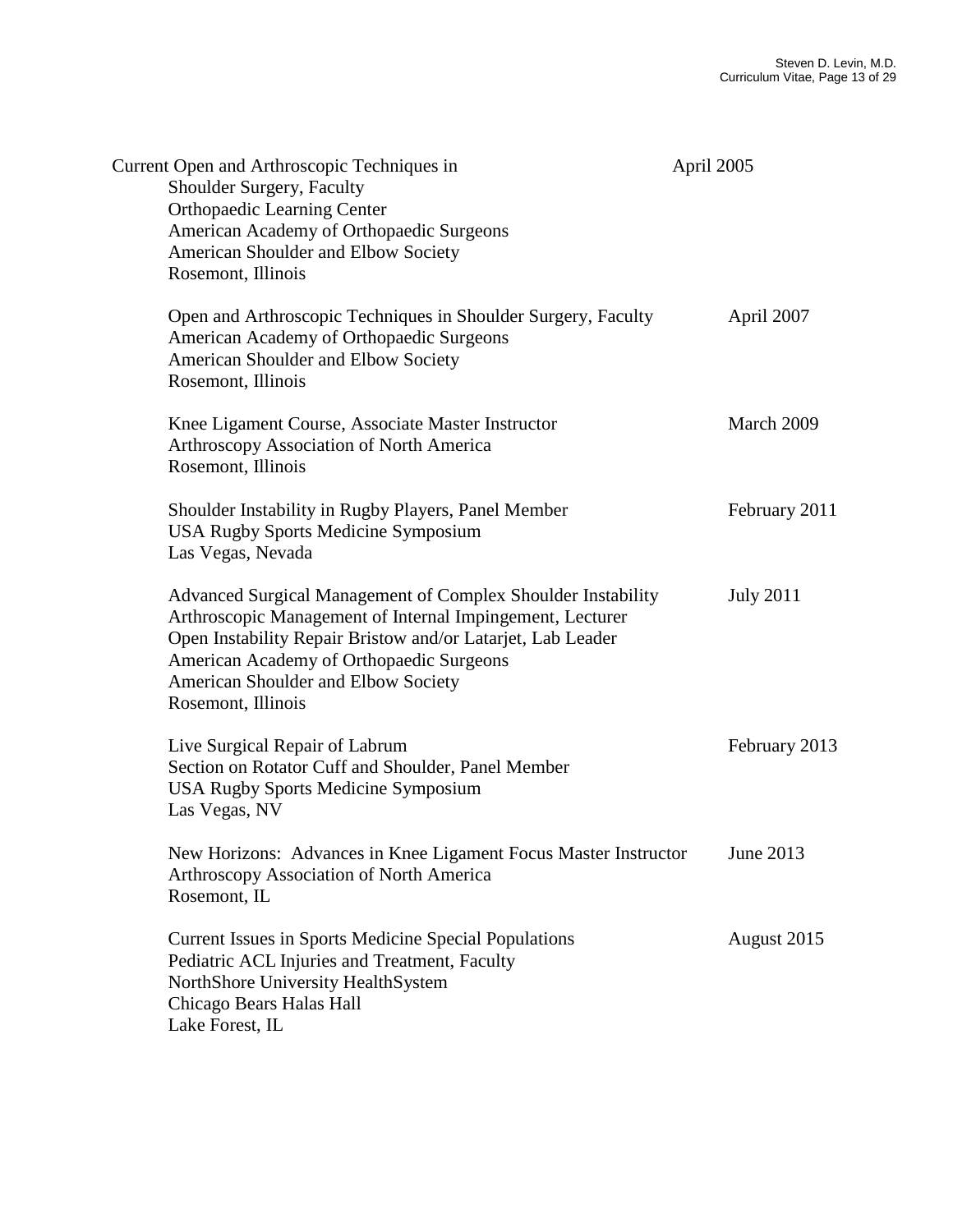| <b>Superior Capsular Reconstruction</b><br>Lecture and Cadaver Lab Demonstration<br><b>Medwest Guest Lecturer</b><br>Chicago, IL                                                                                                                                     | August 2015          |
|----------------------------------------------------------------------------------------------------------------------------------------------------------------------------------------------------------------------------------------------------------------------|----------------------|
| <b>Current Issues in Sports Medicine</b><br>Superior Capsular Reconstruction: A Unique Approach<br>to Massive Rotator Cuff Tears in the Active Patient<br>NorthShore University Health System<br>Chicago Bears Halas Hall<br>Lake Forest, IL                         | May 2016             |
| Arthrex Sports Medicine Fellows Forum<br><b>Academic Faculty</b><br>Naples, FL                                                                                                                                                                                       | June 2-3, 2016       |
| Arthrex Vail Masters Shoulder Arthroplasty Course<br>Master Faculty Member, Lecturer, Lab Instructor<br>TSA Planning - TSA Indications and Contraindications<br>rTSA – rTSA Indications and Contraindications<br><b>Arthrex Medical Education Center</b><br>Vail, CO | January 30, 2017     |
| Arthrex Sports Medicine Fellows Forum<br>Cadaver Arthroscopy Lab Instructor                                                                                                                                                                                          | May 17-18, 2018      |
| <b>ARTICLE REVIEWER</b>                                                                                                                                                                                                                                              |                      |
| American Journal of Sports Medicine                                                                                                                                                                                                                                  | 1997-2007            |
| American Journal of Sports Medicine/American Orthopaedic Society<br>for Sports Medicine 2019 Jack Hughston Award Jury Member                                                                                                                                         | 2019-2020            |
| The American Journal of Sports Medicine<br>Principal Reviewer                                                                                                                                                                                                        | 2007-present         |
| Journal of Shoulder and Elbow Surgery                                                                                                                                                                                                                                | $2010$ - present     |
| Orthopaedic Journal of Sports Medicine                                                                                                                                                                                                                               | January 2016-present |
|                                                                                                                                                                                                                                                                      |                      |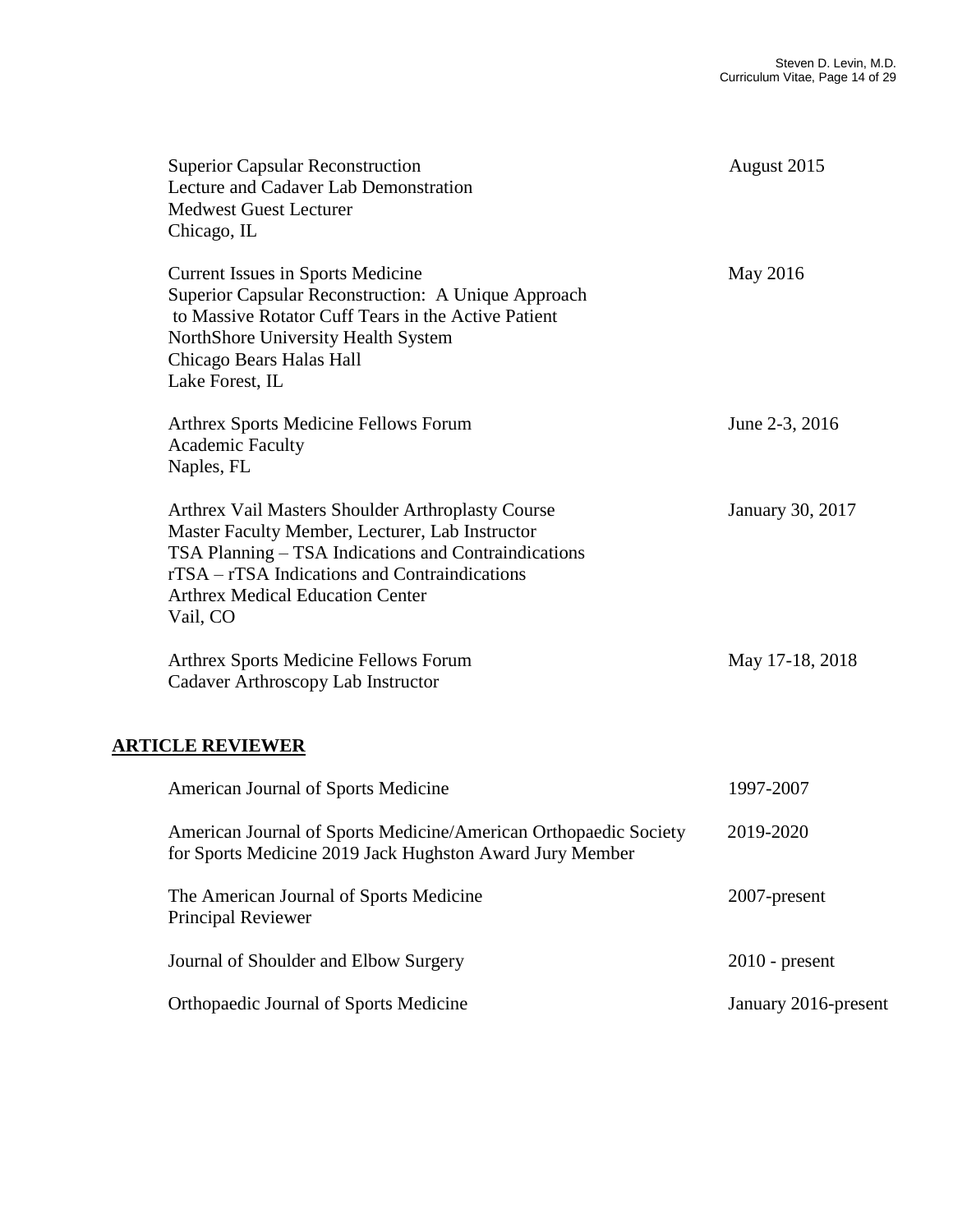#### **RESEARCH AND PUBLICATIONS**

Schraut WH, Rosemurgy AS & Riddell RM. Prolongation of Intestinal Allograft Survival Without Immunosuppressive Drug Therapy. Transplantation of Small Bowel Allografts. Journal of Surgical Research, 34(6):597-607, 1983. Research Assistant, Department of Surgery, University of Chicago 1980.

**Levin SD**, Wasilewski S & Yablon IG. The role of nonoperative treatment of ankle fractures Orthopaedics Today, February/March 1989.

**Levin SD**. Common Knee Injuries in the Handball Player - Part I. Handball Magazine, December 1991.

**Levin SD**, Colucci MA, Gillespie R, Brody AS & Asirwatham JS. Correlation of Magnetic Resonance Imaging with Histopathology in Direct Blunt Trauma to the Canine Femoral Condyle: An Anterior Cruciate Ligament Tear -Assimilated Model, American Journal of Knee Surgery, VII(2), 87-94, 1993.

Miranda L, McCluskey GM III & **Levin SD**. Surgical Results of Total Shoulder Arthroplasty for Primary Arthritis. Hughston Sports Medicine Scientific Bulletin, Volume I, November 2000.

Yang S, Park MS, Flores S, **Levin SD**, Makhsous M, Lin, F, Koh JL, Nuber G, Zhang LQ, Biomechanical Analysis of Bursal-Sided Partial Thickness Rotator Cuff Tears. Journal of Shoulder and Elbow Surgery, Volume 18, Issue 3, pages 379-385, May-June 2009.

Wellman DS, McCoy BW, **Levin SD**, Knight BP, Shoulder Arthroscopy in Patients with a Cardiac Pacemaker or Defibrillator: A Case Report and Discussion of Perioperative Management, Journal of Shoulder and Elbow Surgery, December 2010, Vol. 19, Issue 8, Pages 1204-1209.

Khan N, **Levin SD**, Domont ZB, Wu YN, Ren Y, Zhang LQ, Strain Effects of Placing an Arthroscopic Portal through the Subscapularis Tendon, Journal of Shoulder and Elbow Surgery*,* January 2011, Vol. 20, Issue 1, Pages 33-38.

**Levin SD**, Wellman DS, Liu C, Li Y, Ren Y, Shah NA, Zhang LG, Biomechanical Strain Characteristics of Soft Tissue Biceps Tenodesis and Bony Tenodesis, Journal of Orthopaedic Science*,* Volume 18, Issue 5, September 2013, pages 699-704

Koh JL, **Levin SD**, Chehab EL, Murphy GS, Neer Award 2012: Cerebral Oxygenation in the Beach Chair Position: A Prospective Study on the Effect of General Anesthesia Compared with Regional Anesthesia and Sedation, Journal of Shoulder Elbow Surgery, 2013 Oct 22 (12), 1325- 1331.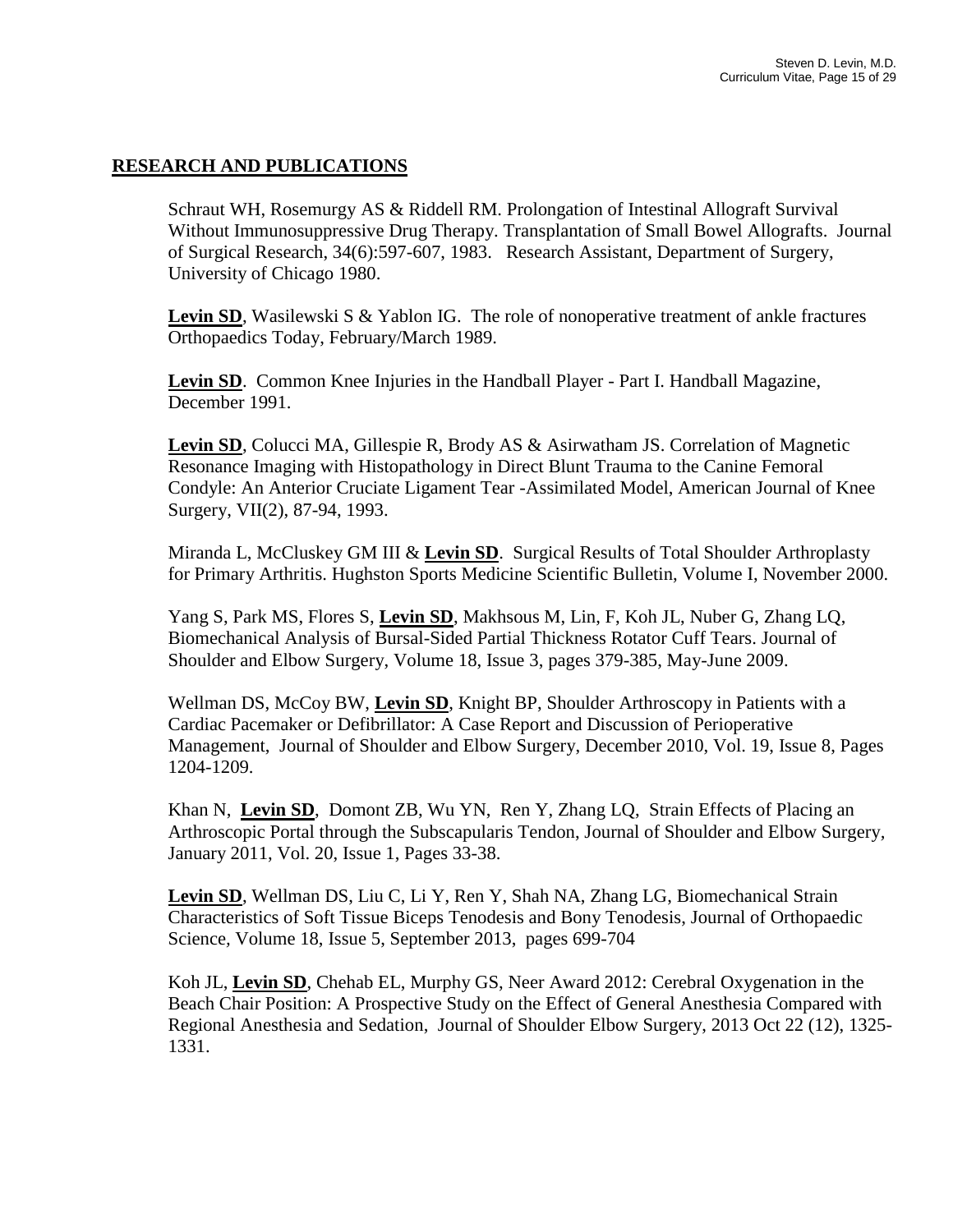**Levin, SD,** Chicago Blaze Newsletter, Section on Sports Medicine, The Rugby Scrum Cap Summer 2018

**Levin, SD**, Chicago Blaze Newsletter, Section on Sports Medicine, ACL Prevention, Fall 2018

### **CURRENT RESEARCH PROJECTS**

Murphy GS, Szokol JW, Avram MJ, Greenberg SB, Shear T, Vender JS, **Levin SD**, Koh JL, Kruti and Shavoni, BA.The Effect of Ventilation on Cerebral Oxygenation in Patients Undergoing Surgery in the Beach Chair Position: A Randomized Controlled Study.

**Levin SD**, Shi L, He TC, Somogyi J, Gautam M, Koh J, Zhan LQ. Rotator Cuff Allograft Augmentation vs. Bridging in a Rat Model: Biomechanical and Histological Analysis.

Murphy G, Szokol J, **Levin SD.** Methadone and Interscalene Block for Shoulder Surgery.

#### **ABSTRACTS**

**Levin SD**, Simon MA. Chronic Hematogenous Pyogenic Osteomyelitis of the Appendicular Skeleton. Department of Orthopaedic Surgery, University of Chicago Pritzker School of Medicine 1985

**Levin SD**, Colucci MA, Gillespie R, Brody AS, Asirwatham JS. Correlation of Magnetic Resonance Imaging with Histopathology in Direct Blunt Trauma to the Canine Femoral Condyle: An Anterior Cruciate Ligament Tear -Assimilated Model. Orthopaedic Transactions, March 1993.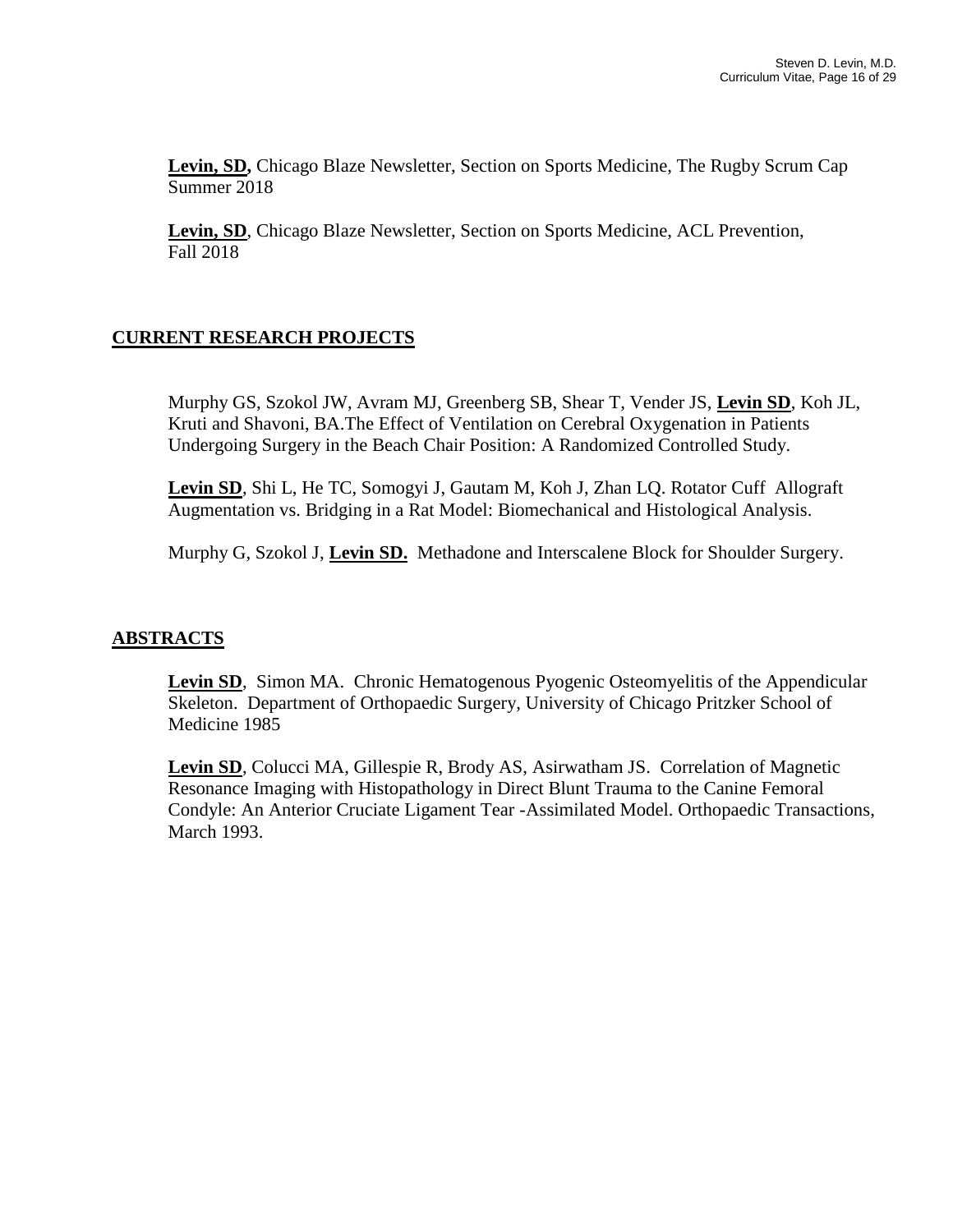### **BOOK CHAPTERS**

McCluskey III GM, **Levin SD**. Chapter 41 - Imaging of the Shoulder. Editor, Baker Jr. CL. The Hughston Clinic Sports Medicine Book, Williams and Wilkins, 1995.

Levin, SD, Shah, N, Orthopaedic Considerations of Bioterrorism, Toxico- terrorism: Emergency Response and Clinical Approach to Chemical, Biological and Radiological Agents, Editors – Leiken, LB and McFee, R, McGraw-Hill, 2007.

**Levin SD**. The Stiff Shoulder, A Systematic Approach to Shoulder Rehabilitation, Section I, Chapter 6. Editors: Bryce W Gaunt, PT, SCS and George M. Mccluskey, III, MD, HPRC 2012.

#### **AUDIOVISUAL PRESENTATIONS**

McCluskey GM III, Jeaggars F, **Levin SD**. Hemiarthroplasty and Total Shoulder Arthroplasty - Sawbones Technique [Instructional Video]. Presented at: The Aspen Total Joint Arthroplasty Course, Shoulder Section, Aspen, Colorado. March 1994.

**Levin SD**, Lazarus ML. Arthroscopy/MRI Correlations Case Studies: Posterior Labral Tear. American Academy of Orthopaedic Surgeons Website: Orthopaedic Knowledge Online 2009; 7(1):<http://www5.aaos.org/oko/description.cfm?topic=SPO034> Accessed January 26, 2009.

**Levin SD**, Lazarus ML. Arthroscopy/MRI Correlations Case Studies: Bony Bankart Lesion with Extensive Labral Tear. American Academy of Orthopaedic Surgeons Website: Orthopaedic Knowledge Online 2009; 7 (2). [http://www5.aaos.org/oko/description.cfm?topic=SPO035.](http://www5.aaos.org/oko/description.cfm?topic=SPO035) Accessed February 23, 2009

**Levin SD**, Lazarus ML. Arthroscopy/MRI Correlations Case Studies: Rotator Cuff Tear. American Academy of Orthopaedic Surgeons Website: Orthopaedic Knowledge Online

2009;7(3): [http://www5.aaos.org/oko/description.cfm?topic=SPO036.](http://www5.aaos.org/oko/description.cfm?topic=SPO036) Accessed March 30, 2009.

**Levin SD**, Lazarus ML. Shoulder MRI/Arthroscopy Correlations Case 4: Paralabral Cyst Associated With Posterior Labral Tear. Orthopaedic Knowledge Online 2009;7(4): [http://www5.aaos.org/oko/description.cfm?topic=SPO037.](http://www5.aaos.org/oko/description.cfm?topic=SPO037) Accessed May 14, 2009.

**Levin SD.** G9MD Website. Video; Arthroscopic Rotator Cuff Reinforcement through Hybrid Mini-open Approach Using Connexa Reconstructive Tissue Matrix. July 2011.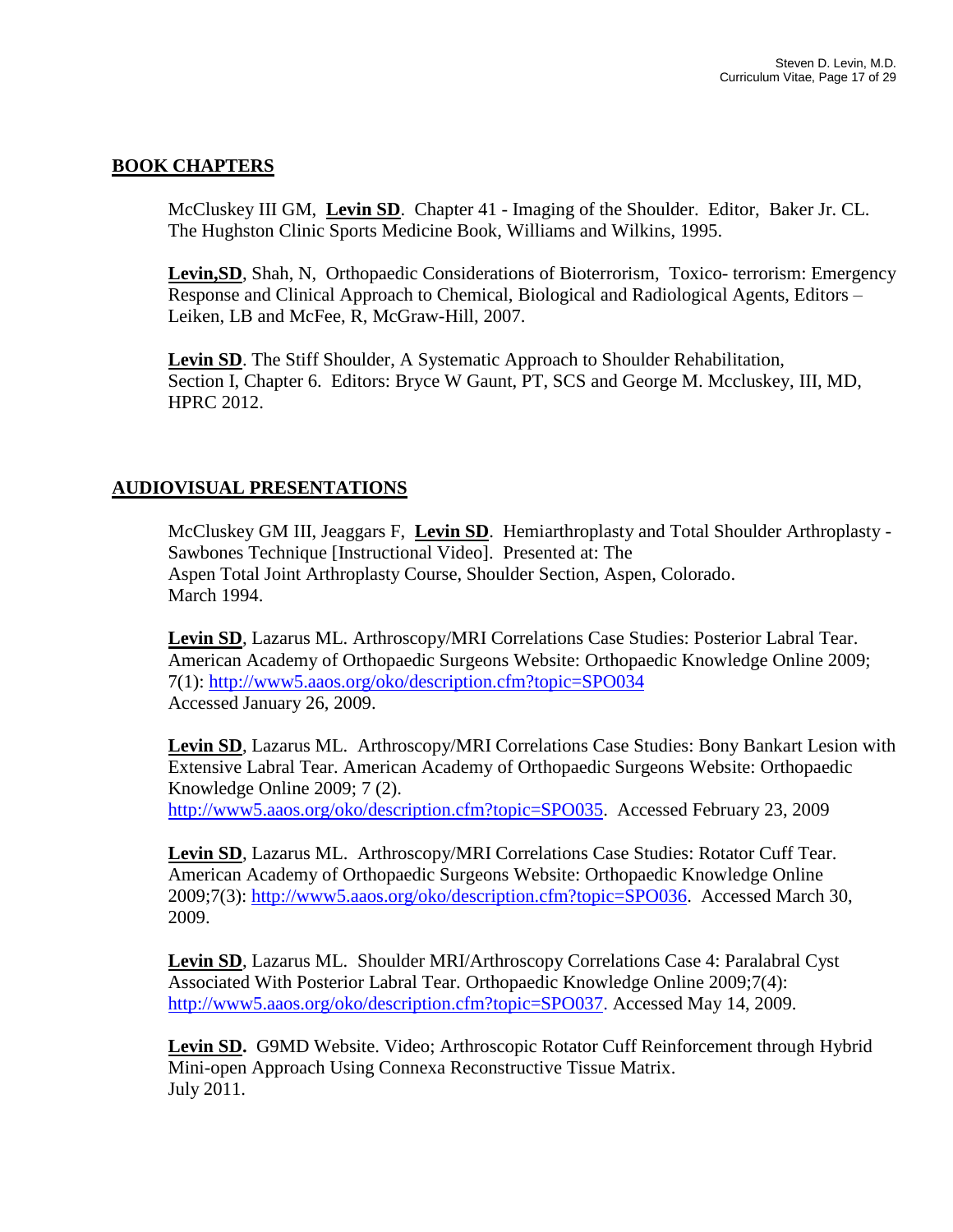#### **FINANCIAL GRANTS**

**Levin SD**, Terry GC. DePuy Sports Medicine Research Grant 1993. Columbus, Georgia.

Levin SD, Ameer G & Kang Y. A composite cell construct for cartilage repair. Arthroscopy Association of North America Research Grant. March 2005.

**Levin SD**, Medwest Educational Research Grant for small animal research University of Chicago, Rotator Cuff Allograft Augmentation vs. Bridging in a Rat Model: Biomechanics and Histology 2015.

#### **CONTINUING MEDICAL EDUCATION**

| The Shoulder: Open and Arthroscopic Techniques<br>Rosemont, Illinois                         | May 2003         |
|----------------------------------------------------------------------------------------------|------------------|
| 71 <sup>st</sup> Annual Meeting - American Shoulder and Elbow Surgeons<br>Rosemont, Illinois | March 2004       |
|                                                                                              |                  |
| The Shoulder: Advanced Management Options from Open and                                      | <b>July 2004</b> |
| Arthroscopic                                                                                 |                  |
| Rosemont, Illinois                                                                           |                  |
| Anatomy – Imaging Examination                                                                | January 2005     |
| <b>Upper Extremity Examination</b>                                                           |                  |
| Adult Reconstructive Surgery of the Hip and Knee Examination                                 |                  |
| <b>Sports Medicine Examination</b>                                                           |                  |
| Northwestern University Feinberg School of Medicine                                          |                  |
| <b>Orthopaedic Surgery Department</b>                                                        |                  |
| Chicago, IL                                                                                  |                  |
| $72nd$ Annual Meeting – American Association Orthopaedic Surgery                             | February 2005    |
| Washington, District of Columbia                                                             |                  |
|                                                                                              |                  |
| <b>American Association Orthopaedic Surgery</b>                                              | April 2005       |
| American Shoulder and Elbow Surgeons.                                                        |                  |
| Open Arthroscopic Techniques in Shoulder Surgery                                             |                  |
| Rosemont, Illinois                                                                           |                  |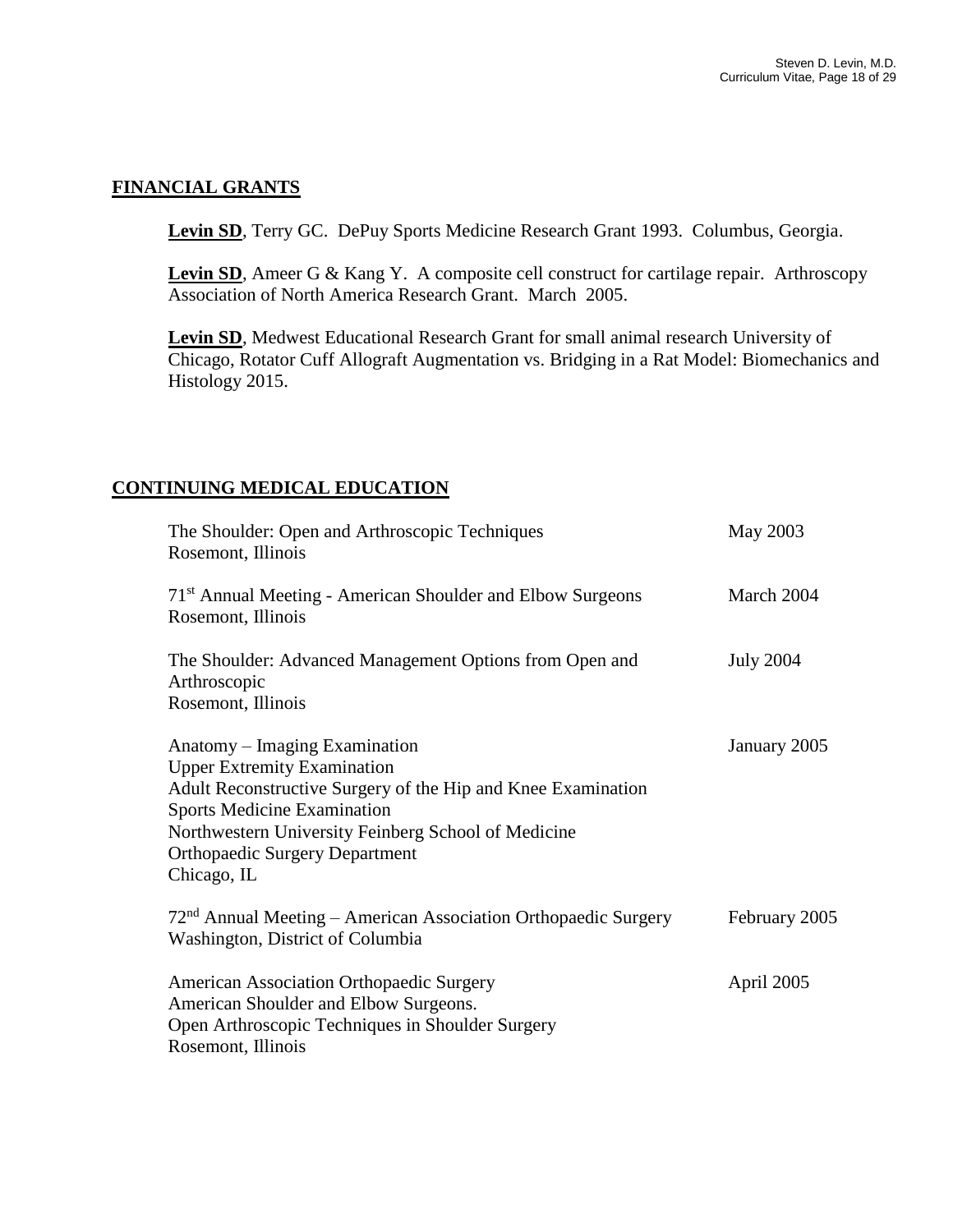| Metcalf Arthroscopy and Sports Medicine Course<br>Sun Valley, Idaho                                                                                                                                                                  | February 2006          |
|--------------------------------------------------------------------------------------------------------------------------------------------------------------------------------------------------------------------------------------|------------------------|
| 73 <sup>rd</sup> Annual Meeting - American Association Orthopaedic Surgery<br>Chicago, Illinois                                                                                                                                      | March 2006             |
| American Association Orthopaedic Surgery<br>American Shoulder and Elbow Surgeons<br>The Shoulder: An Arthroscopic Odyssey<br>Moderator: Rotator Cuff Section<br>Rosemont, Illinois                                                   | <b>July 2006</b>       |
| American Association Orthopaedic Surgery<br>American Shoulder and Elbow Surgeons<br>Open and Arthroscopic Techniques in Shoulder Surgery<br><b>Guest Speaker/Faculty</b><br><b>Orthopaedic Learning Center</b><br>Rosemont, Illinois | January 17-18,<br>2008 |
| 75 <sup>th</sup> Annual Meeting - American Association Orthopaedic Surgery<br>San Francisco, California                                                                                                                              | March 2008             |
| 76 <sup>th</sup> Annual Meeting – American Association Orthopaedic Surgery<br>Las Vegas, Nevada                                                                                                                                      | March 2009             |
| Knee Ligament Live Surgery – TLS Day<br>Annecy, France                                                                                                                                                                               | September 2009         |
| 1 <sup>st</sup> Annual Rugby Sports Medicine Symposium<br>Las Vegas, Nevada                                                                                                                                                          | Spring 2010            |
| <b>Tornier Masters Shoulder Course</b><br>Chicago, Illinois                                                                                                                                                                          | September 2010         |
| 2 <sup>nd</sup> Annual Rugby Sports Medicine Symposium<br>Las Vegas, Nevada                                                                                                                                                          | February 2011          |
| FH Orthopaedics Arrow Universal Shoulder Prosthesis Cadaver Course<br>Paris, France                                                                                                                                                  | June 2011              |
| Synthes Epoca Total Shoulder Arthroplasty and Fracture Stem Course<br><b>Faculty Member</b><br>Detroit, Michigan                                                                                                                     | September 2011         |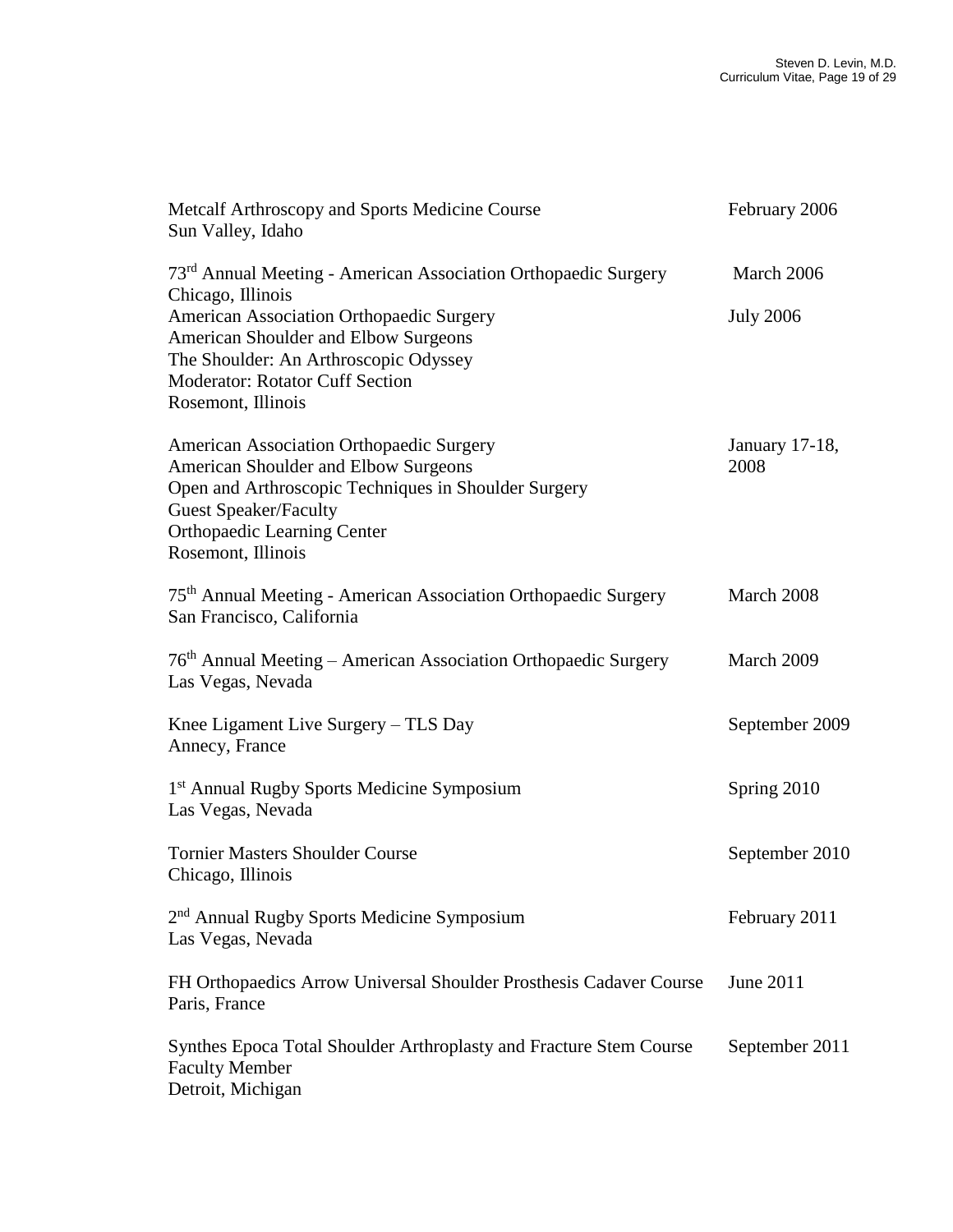| 80 <sup>th</sup> Annual Meeting - American Association Orthopaedic Surgery<br>San Francisco, California                                                                                                                                      | February 2012    |
|----------------------------------------------------------------------------------------------------------------------------------------------------------------------------------------------------------------------------------------------|------------------|
| <b>USA Rugby Sports Medicine Symposium</b><br>Las Vegas, Nevada                                                                                                                                                                              | February 2013    |
| 82 <sup>nd</sup> Annual Meeting - American Association Orthopaedic Surgery<br>New Orleans, Louisianna                                                                                                                                        | March 2014       |
| <b>USA Rugby Sports Medicine Symposium</b><br>Las Vegas, Nevada                                                                                                                                                                              | February 2014    |
| <b>USA Rugby Sports Medicine Symposium</b><br>Las Vegas, Nevada                                                                                                                                                                              | February 2015    |
| Arthrex Orthopaedic Technology & Innovation Forum<br>Scientific Advisory Group<br>Naples, FL                                                                                                                                                 | April 2015       |
| Immediate Care in Rugby Level 2<br>Rosemont, IL                                                                                                                                                                                              | <b>July 2015</b> |
| Current Issues in Sports Medicine Special Populations<br>Pediatric ACL Injuries and Treatment, Faculty<br>NorthShore University HealthSystem<br>Chicago Bears Halas Hall<br>Lake Forest, IL                                                  | August 9, 2015   |
| <b>USA Rugby Sports Medicine Symposium</b><br>Las Vegas, Nevada                                                                                                                                                                              | March 3-4, 2016, |
| Arthrex Orthopaedic Technology & Innovation Forum<br>Scientific Advisory Group<br>Naples, FL                                                                                                                                                 | April 2016       |
| <b>Current Issues in Sports Medicine</b><br>Superior Capsular Reconstruction: A Unique Approach<br>to Massive Rotator Cuff Tears in the Active Patient<br>NorthShore University Health System<br>Chicago Bears Halas Hall<br>Lake Forest, IL | May 7, 2016      |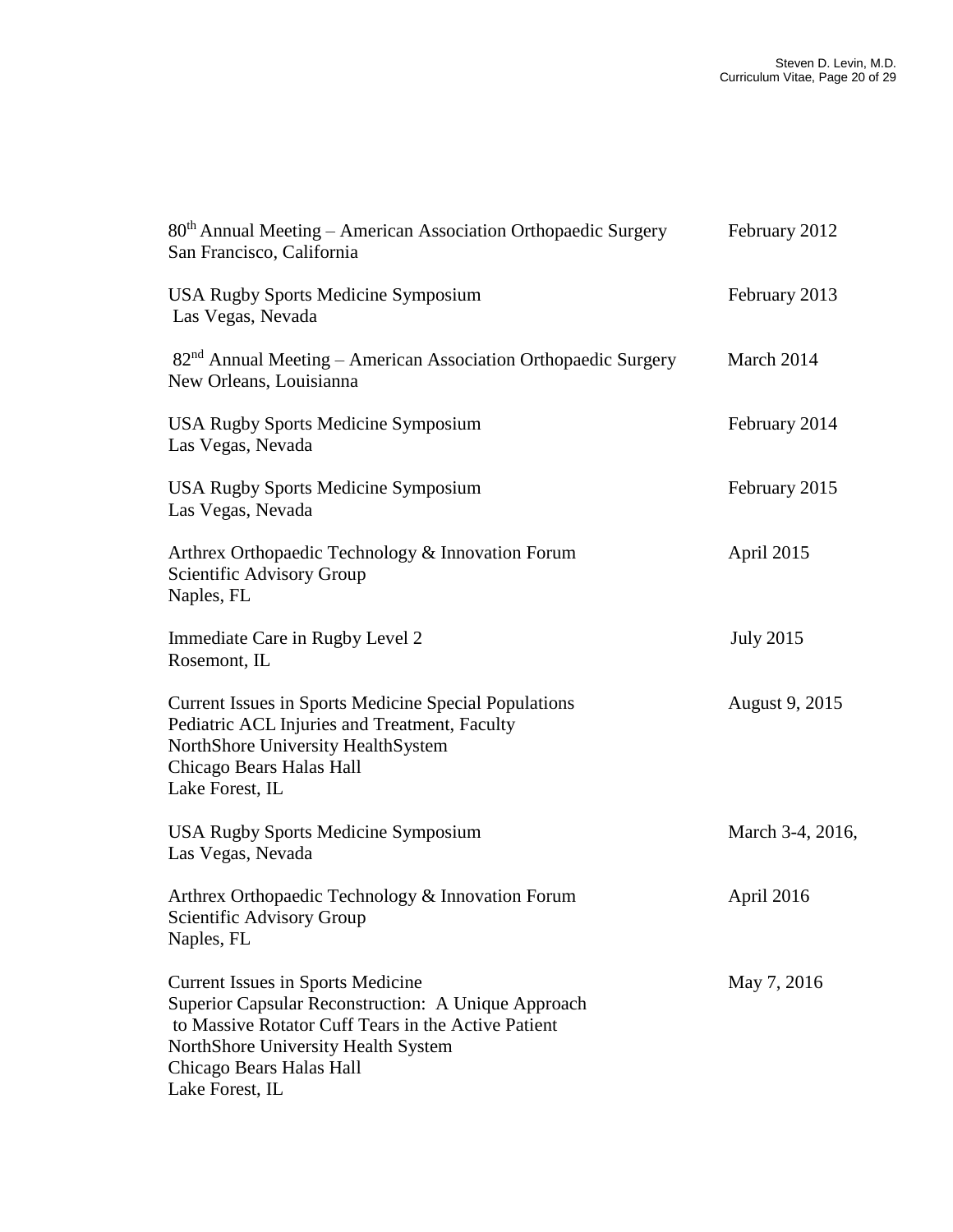USA Rugby Sports Medicine Symposium February 26-March 2, Immediate Care in Rugby Level 2 – Certified 2019 Las Vegas, Nevada **CONTINUING MEDICAL EDUCATION AMERICAN ACADEMY OF ORTHOPAEDIC SURGEONS/ AMERICAN SHOULDER AND ELBOW SOCIETY** AAOS Annual Meeting March 2009 Las Vegas, Nevada American Shoulder and Elbow Society Specialty Day AAOS/ASES Advanced Surgical Management of Complex Shoulder Instability – Instructional Course AAOS Annual Meeting February 2012 San Francisco, California American Shoulder and Elbow Society Specialty Day 8<sup>th</sup> Biennial AAOS/ASES Shoulder and Elbow: Current Techniques May 2012 and Controversies Miami, Florida Annual Meeting March 2014 New Orleans, Louisiana AAOS/AOSSM Specialty Day ASES 2018 Open Symposium October 2018 Chicago, Illinois AAOS Annual Meeting March 2019 Las Vegas, Nevada American Shoulder and Elbow Society Specialty Day ASES Closed Meeting Corollary Corollary Corollary Corollary Corollary Corollary Corollary Corollary Corollary Corollary Corollary Corollary Corollary Corollary Corollary Corollary Corollary Corollary Corollary Corollary Co New York, NY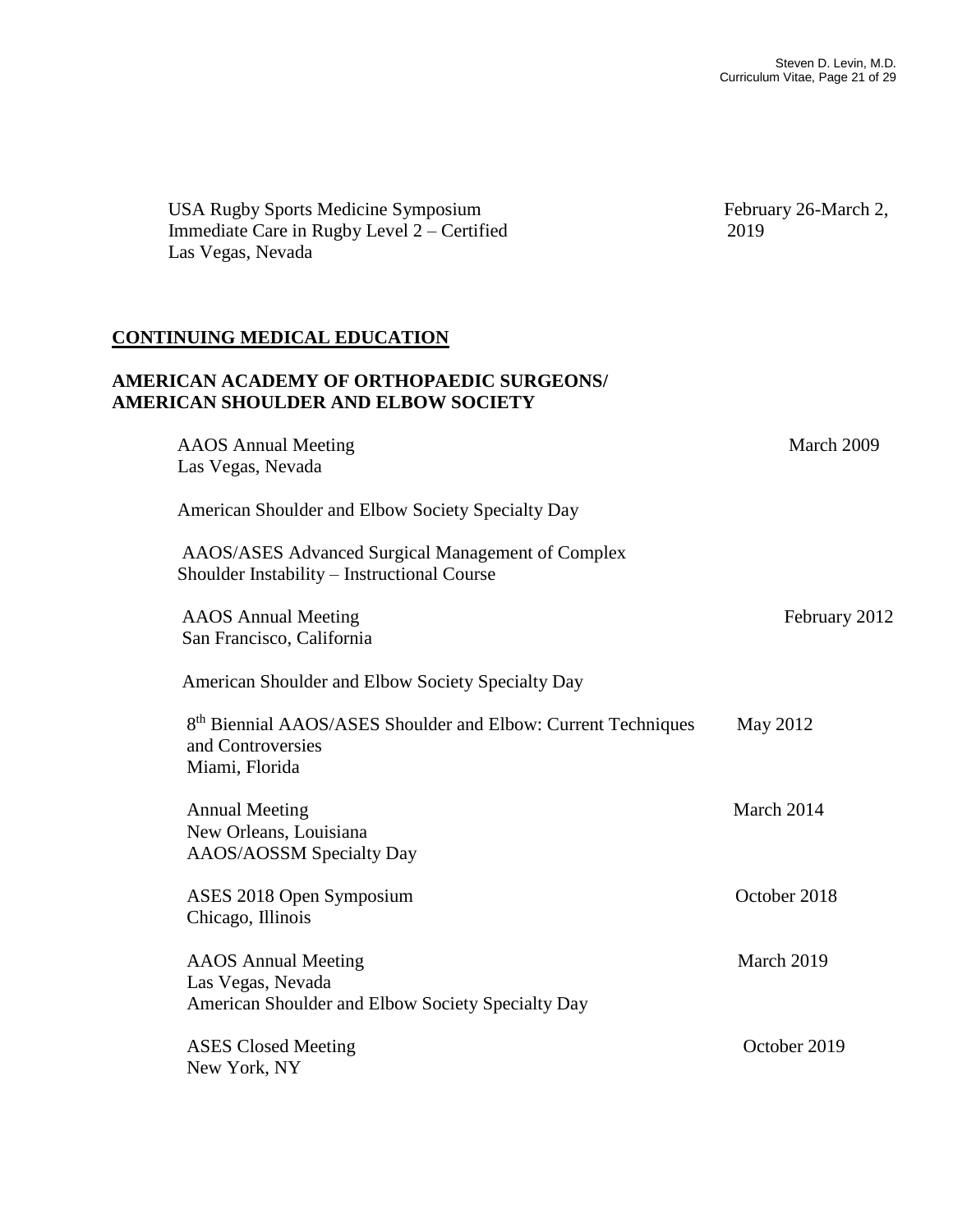# **AMERICAN ORTHOPAEDIC SOCIETY FOR SPORTS MEDICINE**

| <b>Annual Meeting</b>                                     | <b>June 1994</b> |
|-----------------------------------------------------------|------------------|
| Vancouver, British Columbia, Canada                       |                  |
| <b>Annual Meeting</b><br>Keystone, Colorado               | June 2001        |
|                                                           |                  |
| <b>Annual Meeting</b>                                     | <b>July 2003</b> |
| PCL Injuries: Isolated and Combined                       |                  |
| Complex ACL Deficiency<br>п                               |                  |
| Reading Literature to Change Your Clinical Practice<br>п. |                  |
| <b>Research Workshop</b>                                  |                  |
| San Diego, California                                     |                  |
| <b>Annual Meeting</b>                                     | <b>June 2004</b> |
| Biomechanics and Pathophysiology of Shoulder Injuries     |                  |
| Controversies in ACL Surgery<br>п                         |                  |
| Medial Ulnar Collateral Ligament Injury of the Elbow<br>п |                  |
| Quebec City, Quebec, Canada                               |                  |
|                                                           |                  |
| <b>Annual Meeting</b>                                     | <b>July 2012</b> |
| <b>Current Concepts in Elbow Arthroscopy</b>              |                  |
| Baltimore, Maryland                                       |                  |
| <b>Annual Meeting</b>                                     | <b>July 2013</b> |
| Chicago, Illinois                                         |                  |
| American Orthopaedic Society for Sports Medicine          | August 2013      |
| American Association Orthopaedic Society                  |                  |
| Comprehensive Sports Medicine Review Course               |                  |
| Chicago, Illinois                                         |                  |
| <b>Annual Meeting</b>                                     | <b>July 2014</b> |
| Seattle, WA                                               |                  |
| Med Pub Reviewers Workshop                                | July 10, 2014    |
| Seattle, WA                                               |                  |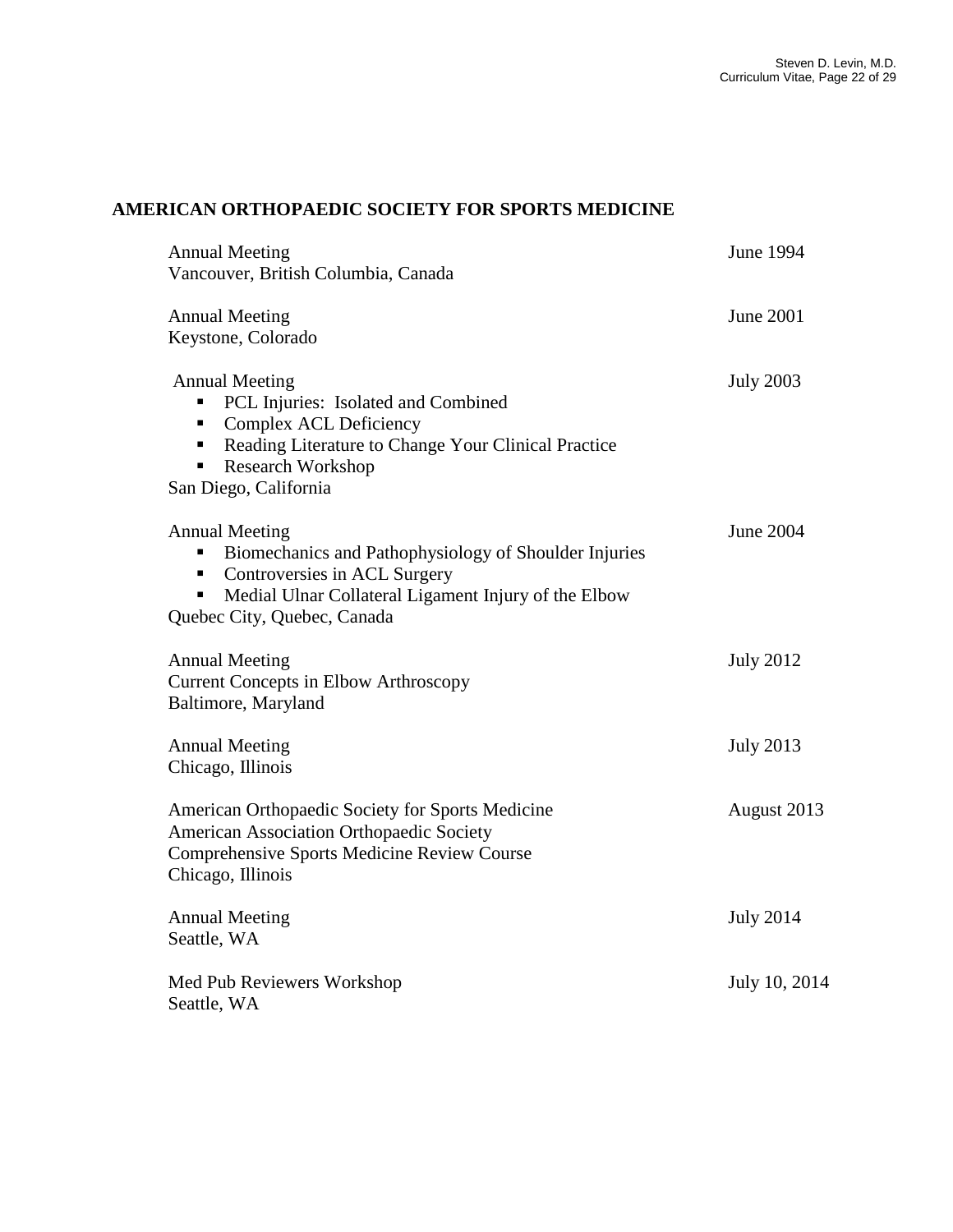# **ARTHROSCOPY ASSOCIATION OF NORTH AMERICA**

| <b>Spring Meeting</b> | April 2018 |
|-----------------------|------------|
| Chicago, Illinois     |            |

#### **PROFESSIONAL CONSULTING**

| United States Handball Association, Orthopaedic Consultant       | 1997-present     |
|------------------------------------------------------------------|------------------|
| <b>Arthrex Corporation, Faculty Consultant</b>                   | $2015$ -present  |
| Arthrex Shoulder Arthroplasty Scientific Advisory Group          | $2015$ - present |
| <b>INSPE Associates Inc., Professional Medical Case Reviewer</b> | 2003-present     |

## **SPORTS PHYSICIAN**

| <b>Assistant Resident Physician</b>                       | 1986             |
|-----------------------------------------------------------|------------------|
| New York Mets                                             |                  |
| Major League Baseball                                     |                  |
| New York, New York                                        |                  |
|                                                           |                  |
| <b>Assistant Resident Physician</b>                       | 1986             |
| U.S. Open Tennis Championships                            |                  |
| New York, New York                                        |                  |
| On call physician                                         | 1986             |
| Lincoln Center for the Performing Arts                    |                  |
| New York, New York                                        |                  |
|                                                           |                  |
| <b>Assistant Resident Physician</b>                       | $1988 - 1989$    |
| Men's Hockey Team                                         |                  |
| Men's Basketball Team                                     |                  |
| <b>Boston University</b>                                  |                  |
| Boston, Massachusetts                                     |                  |
|                                                           |                  |
| <b>Orthopaedic Consultant</b>                             | $1989 -$ Present |
| United States Handball Association National Championships |                  |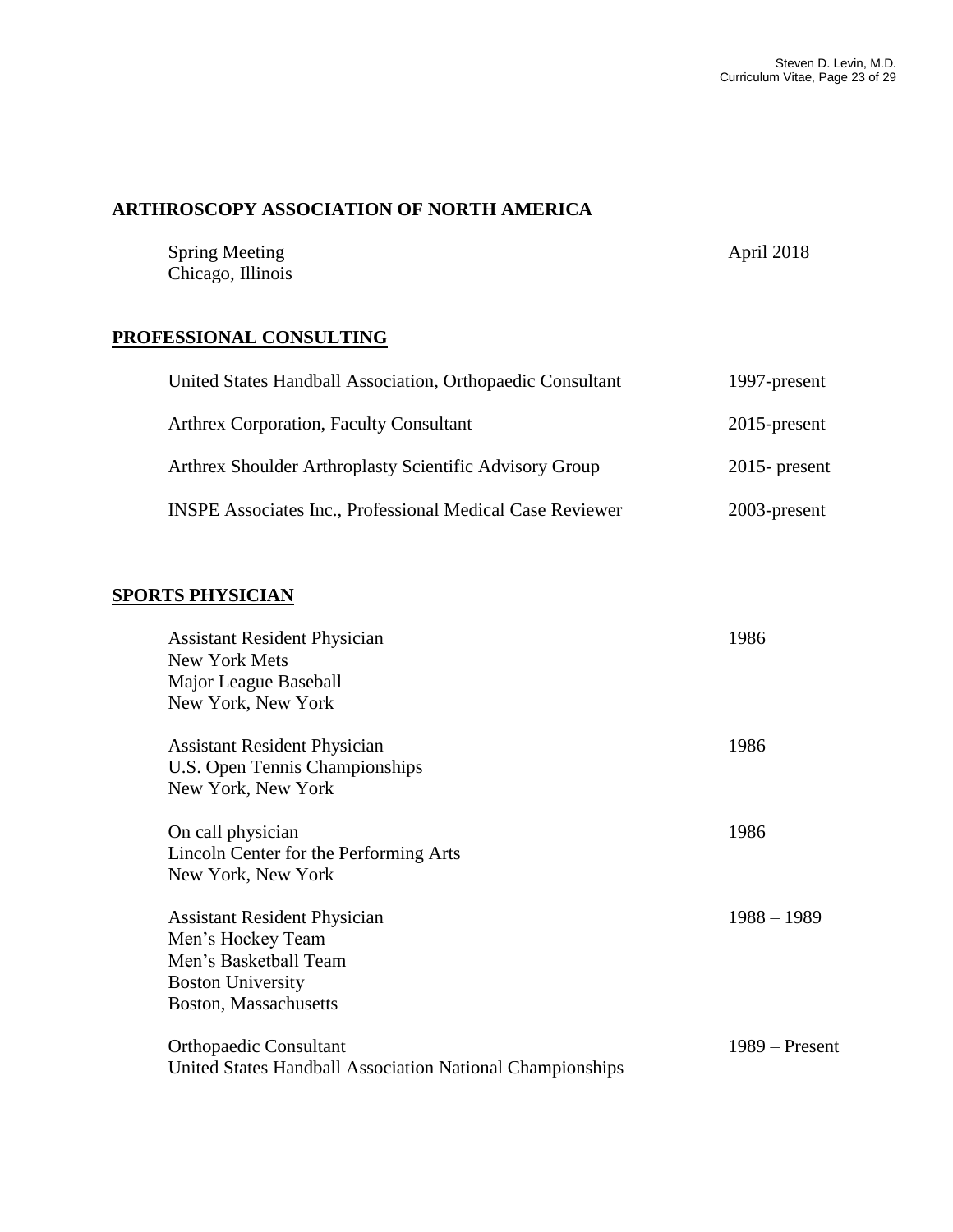| <b>Assistant Resident Physician</b><br><b>Buffalo Bills</b><br><b>National Football League</b><br>Buffalo, New York | 1993             |
|---------------------------------------------------------------------------------------------------------------------|------------------|
| <b>Assistant Team Physician</b><br>Division II Football<br>Valdosta State University<br>Valdosta, Georgia           | 1993             |
| <b>Team Physician</b><br>Boys and Girls Athletics<br>Lake Park High School<br>Roselle, Illinois                     | $1995 - 1998$    |
| <b>Team Physician</b><br>Division III Football<br><b>Benedictine University</b><br>Lisle, Illinois                  | $1995 - 2001$    |
| Head Team Physician<br>Chicago Lions Rugby Football Club<br>Chicago, Illinois                                       | $1999 -$ Present |
| Head Team Physician<br>Chicago Steel Junior-A Hockey Team<br>Chicago, Illinois                                      | $2001 - 2004$    |
| <b>Team Physician</b><br><b>United States National Rugby Team</b>                                                   | $2002$ – Present |
| Team Physician<br><b>United States National Rugby Team</b><br>USA vs. Canada<br>Chicago, Illinois                   | <b>July 2002</b> |
| <b>Team Physician</b><br><b>United States National Rugby Team</b><br>Churchill Cup<br>Calgary, Alberta, Canada      | June 2004        |
| Team Physician<br><b>United States National Rugby Team</b>                                                          | June 2005        |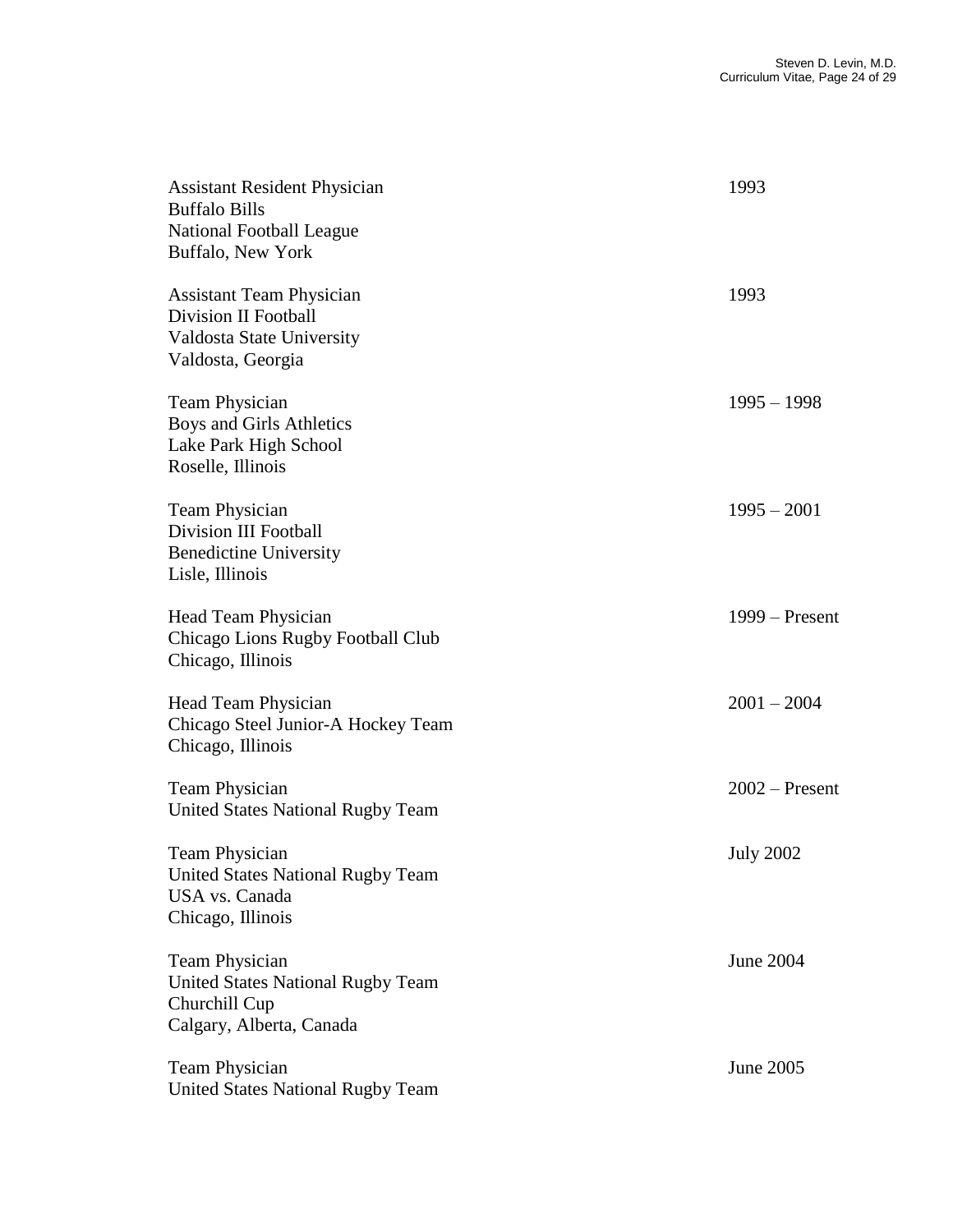Churchill Cup Edmonton, Alberta, Canada

Team Physician June 2007 United States National Rugby Team North American 4's Team Physician August 26, 2007 United States National Rugby Team USA Eagles vs. Munster, Ireland Toyota Park Bridgeview, Illinois Head Team Physician September 2007 United States National Rugby Team World Cup France USA Eagles vs. England September 8, 2007 Stade Felix Bollaert Lens, France USA Eagles vs. Tonga September 12, 2007 Stade De La Mosson Montpellier, France Team Physician June 2008 United States National Rugby Team Churchill Cup Toyota Park Bridgeview, Illinois Team Physician July 2008 United States National Rugby Team North American 4's Vancouver Island, British Columbia, Canada Team Physician June 2009 United States National Rugby Team USA Eagles vs. Wales RFC Toyota Park Bridgeview, Illinois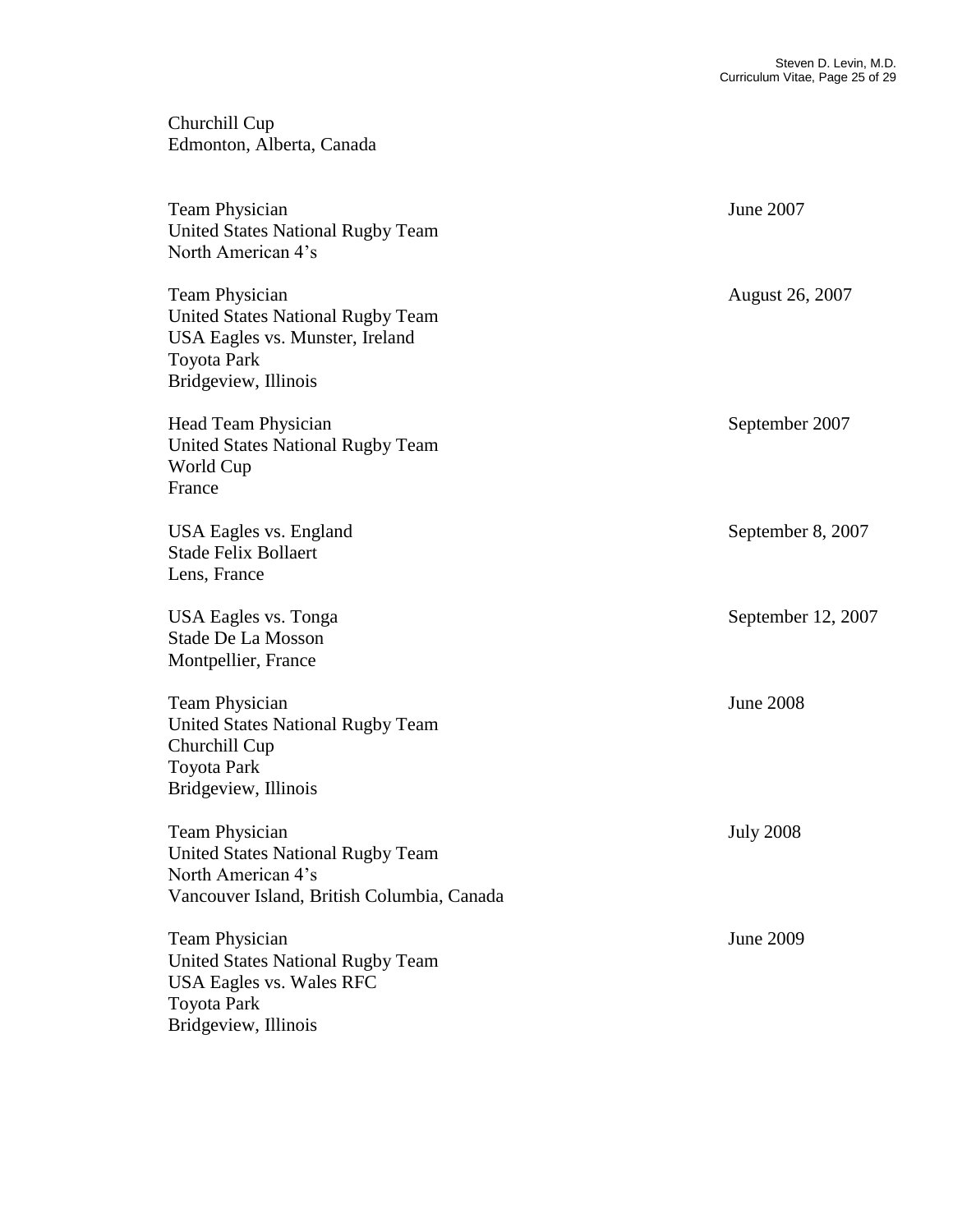| Team Physician<br><b>United States National Rugby Team</b><br>Argentina Tour                                                                                  | October 2010     |
|---------------------------------------------------------------------------------------------------------------------------------------------------------------|------------------|
| USA, Tonga, Canada and Argentina<br>Cordoba, Argentina, South America                                                                                         |                  |
| <b>Assistant Team Orthopaedic Surgeon</b><br>MLS Soccer Chicago Fire                                                                                          | 2012-2015        |
| <b>Team Orthopaedic Surgeon</b><br><b>MLS</b> Soccer<br>Chicago Fire vs. Seattle Sounders FC<br><b>Toyota Park</b><br>Bridgeview, Illinois                    | April 28, 2012   |
| Team Physician/Orthopaedic Surgeon<br><b>United States National Rugby Team</b><br><b>USA</b> vs. Canada<br>Kingston, Ontario Canada                           | June 2012        |
| Team Orthopaedic Surgeon<br><b>MLS</b> Soccer<br>Chicago Fire vs. Columbus Crew<br><b>Toyota Park</b><br>Bridgeview, Illinois                                 | June 2012        |
| Team Orthopaedic Surgeon<br><b>English Premiership Tour</b><br>Aston Villa Football Club vs. Chicago Fire<br><b>Toyota Park</b><br>Bridgeview, Illinois       | <b>July 2012</b> |
| Head Team Physician<br><b>USA National Rugby Team</b><br><b>IRB</b> International Rugby Series<br><b>USA</b> vs. Russia<br>USA vs. Tonga<br>Colwyn Bay, Wales | November 2012    |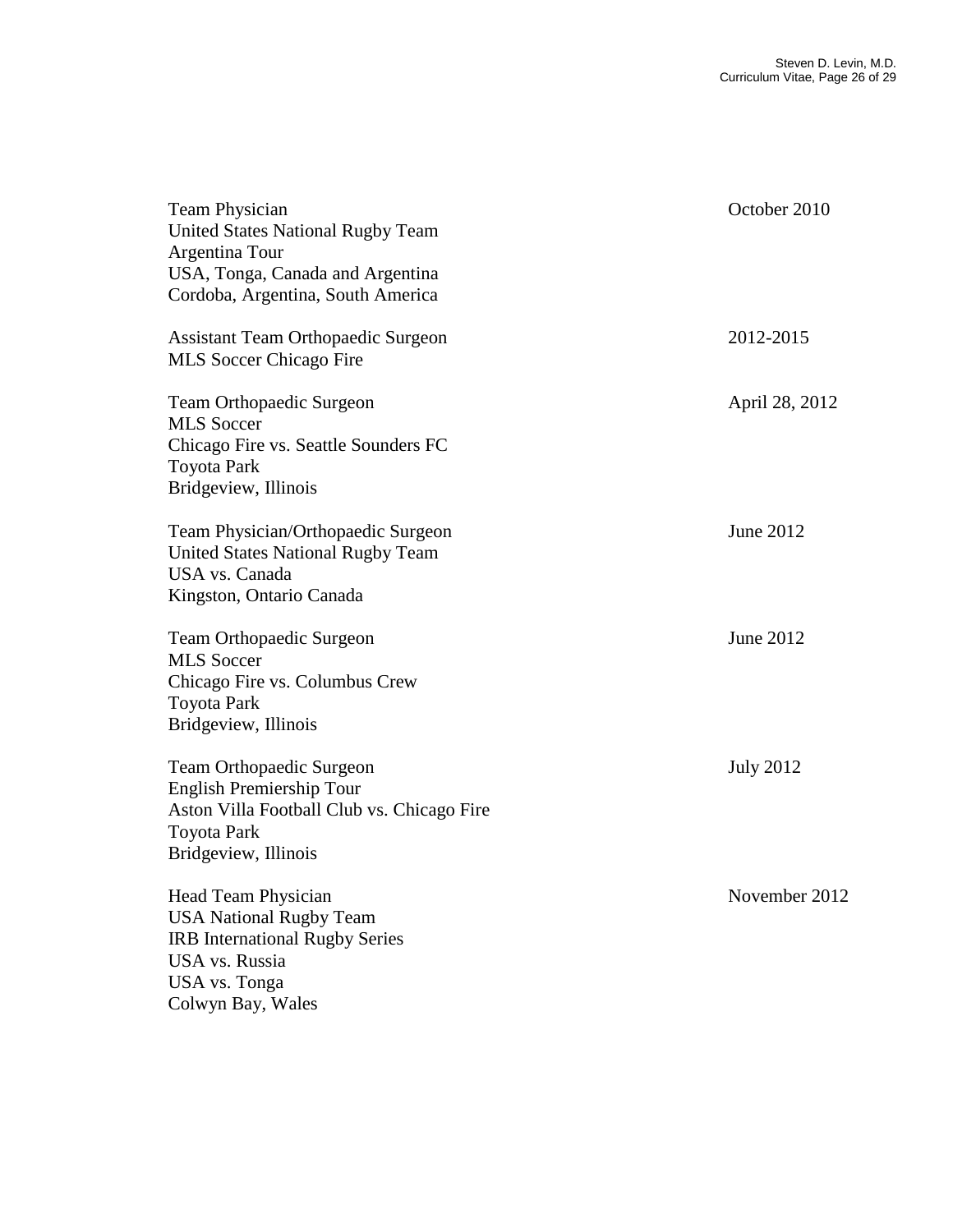| Head Team Physician<br><b>USA National Rugby Team</b><br>Pacific Nations Cup<br>USA vs. Fiji, Nagoya, Japan<br>USA vs. Japan, Tokyo, Japan       | June 2013                    |
|--------------------------------------------------------------------------------------------------------------------------------------------------|------------------------------|
| <b>Sports Medicine Physician</b><br>2013 Nielsen USTA Pro Tennis Championship<br>Winnetka, Illinois                                              | <b>July 2013</b>             |
| Head Team Physician<br><b>USA National Rugby Team</b><br><b>USA</b> vs. Uruguay<br>Montevideo, Uruguay                                           | March 2014                   |
| Head Orthopaedic Surgeon<br><b>USA National Rugby Team</b><br>USA Eagles vs. New Zealand All Blacks<br><b>Soldier Field</b><br>Chicago, Illinois | November 2014                |
| Head Team Physician<br><b>USA National Rugby Team</b><br>April Tour<br>Miami, Florida                                                            | April 2015                   |
| Head Team Physician<br><b>USA National Rugby Team</b><br><b>USA Eagles vs Australia Wallabies</b><br>Soldier Field<br>Chicago, Illinois          | September 5, 2015            |
| Sports Medicine Head Physician<br>PSA/Chi 2018-2019 Squash World Championships<br>The Great Hall, Union Station<br>Chicago, Illinois             | February 23-March 2,<br>2019 |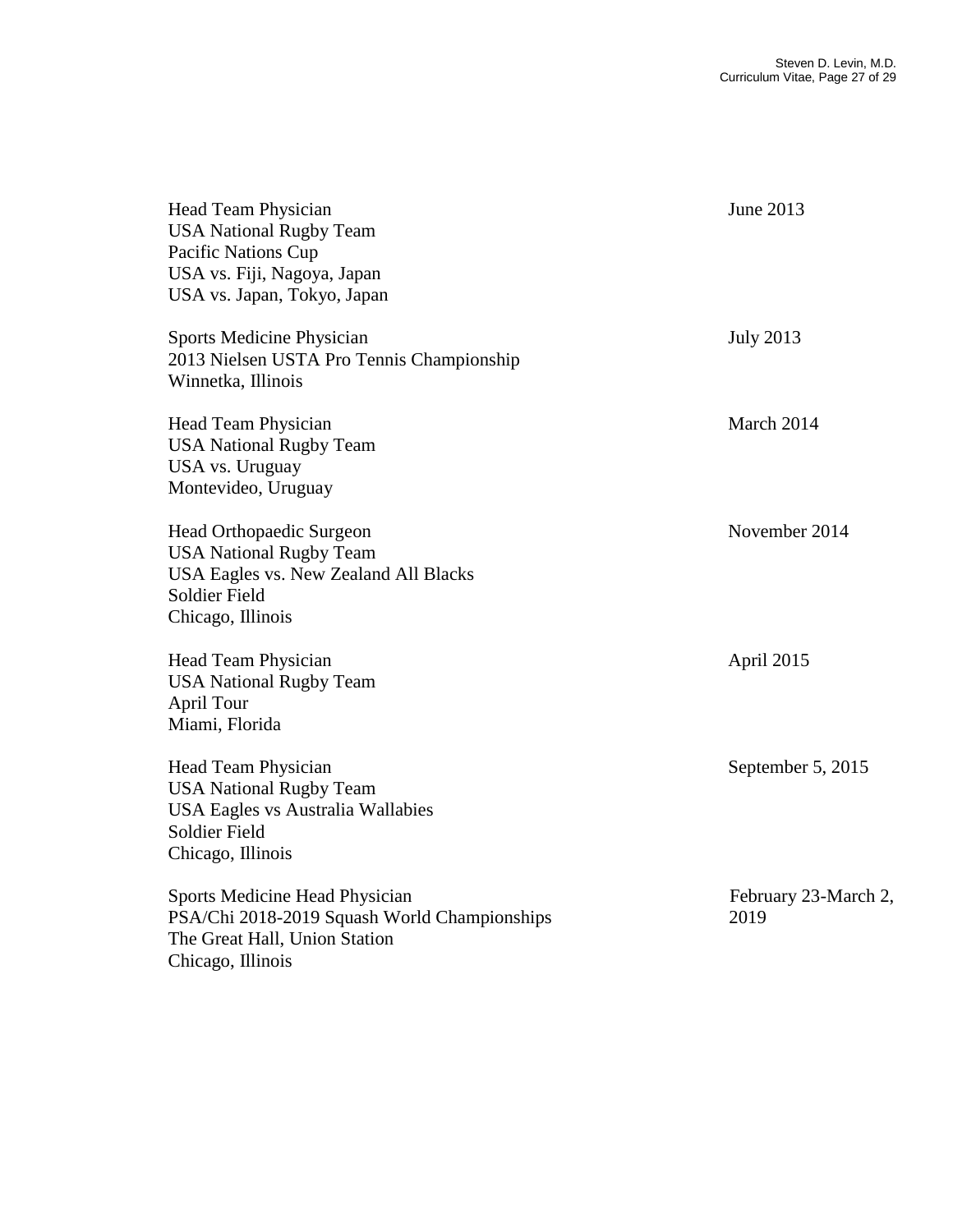# **HANDBALL**

| <b>Intercollegiate National Handball Championships</b><br>Lake Forest, Illinois                             | 1978          |
|-------------------------------------------------------------------------------------------------------------|---------------|
| Massachusetts State Handball Championships<br>Boston, Massachusetts                                         | 1989          |
| Canadian-American Handball Championships<br>Buffalo, New York                                               | 1989          |
| United States Handball Association National Championships<br>Palatine, Illinois                             | 1989          |
| <b>Boston Open Handball Championships</b><br>Boston, Massachusetts                                          | 1989-1991     |
| United States Handball Association National Championships<br>Atlanta, Georgia                               | 1990          |
| <b>YMCA National Championships</b><br>Des Plaines, Illinois                                                 | 1996          |
| <b>Tournament Champions</b><br>Chicago Handball Metropolitan League Championships<br>Bloomingdale, Illinois | 1997, 1998    |
| New York Athletic Club Pro-Stop Championship<br>New York, New York                                          | 1996-2000     |
| Rainbow Beach 3-Wall Handball Championships<br>Chicago, Illinois                                            | $2000 - 2002$ |
| <b>B-Doubles Champions</b><br>La Grange 3-Wall Handball Championships<br>La Grange, Illinois                | 2002          |
| National 3-Wall Handball Championships<br>Maumee, Ohio                                                      | 2002          |